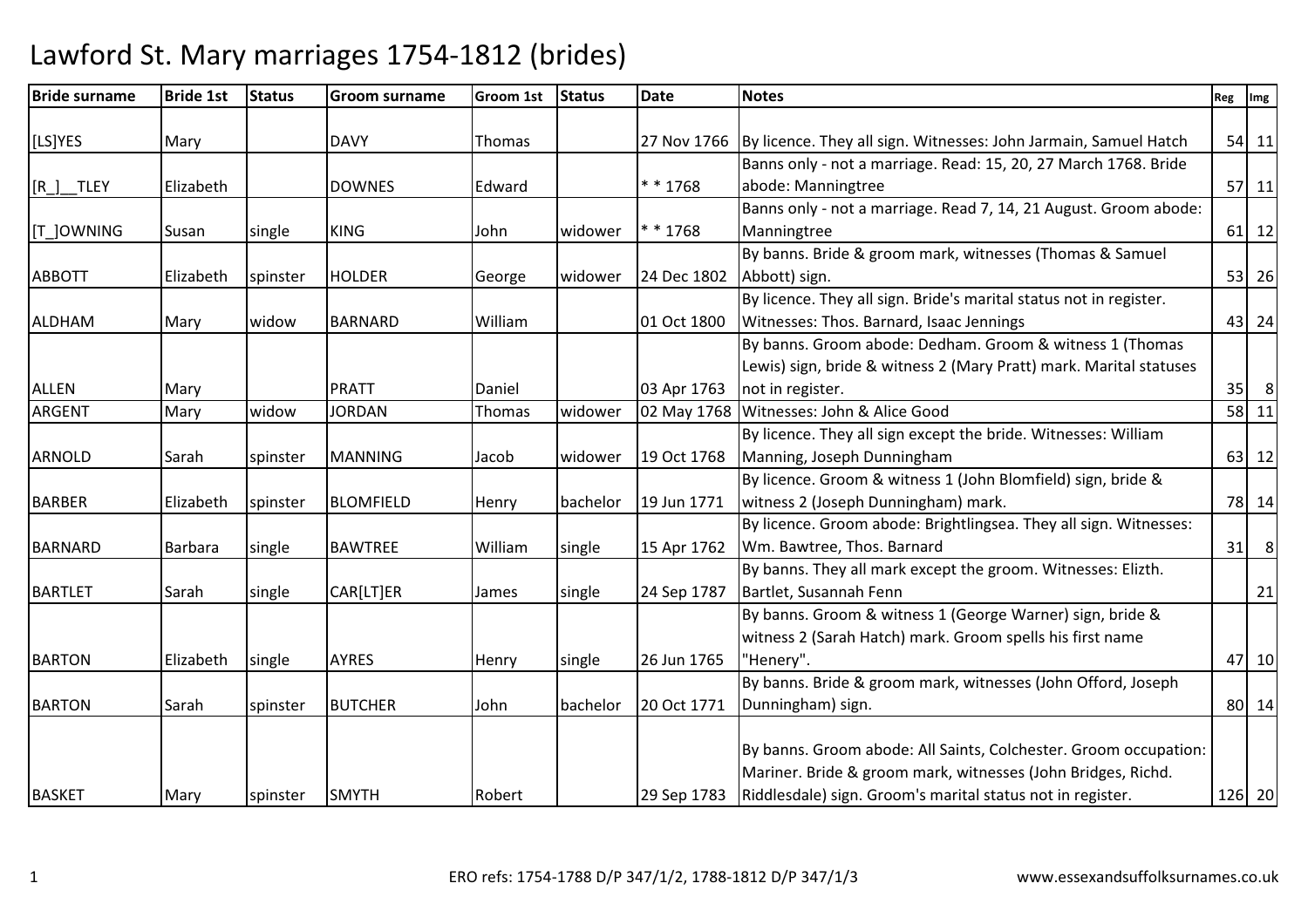| <b>Bride surname</b> | <b>Bride 1st</b> | <b>Status</b> | <b>Groom surname</b> | <b>Groom 1st</b> | <b>Status</b> | <b>Date</b>            | <b>Notes</b>                                                                  | Reg Img |                |
|----------------------|------------------|---------------|----------------------|------------------|---------------|------------------------|-------------------------------------------------------------------------------|---------|----------------|
|                      |                  |               |                      |                  |               |                        |                                                                               |         |                |
|                      |                  |               |                      |                  |               |                        | By banns. Groom abode: Mistley. Groom & witness 2 (Sarah                      |         |                |
| <b>BASKETT</b>       | Elizabeth        | spinster      | <b>CHAMBERS</b>      | Thomas           | bachelor      | 29 Sep 1771            | Wheelo[I]) sign, bride & witness 1 (James Stripling) mark.                    |         | 79 14          |
|                      |                  |               |                      |                  |               |                        |                                                                               |         |                |
| <b>BEARDWELL</b>     | Susan            | single        | <b>BAKER</b>         | Thomas           | single        |                        | 02 Sep 1760   By banns. They all sign. Witnesses: Robert Orford, Samuel Hatch | 23      | $\overline{7}$ |
|                      |                  |               |                      |                  |               |                        | By banns. Bride & groom mark, witnesses (Samuel Hatch, George?                |         |                |
| <b>BIBBEY</b>        | Elizabeth        | spinster      | <b>SPURDONS</b>      | William          | single        | 03 Dec 1761            | Barrett) sign.                                                                | 28      | $\overline{7}$ |
|                      |                  |               |                      |                  |               |                        |                                                                               |         |                |
|                      |                  |               |                      |                  |               |                        | By banns. Groom abode: Mistley. Groom & witness 2 (Samuel                     |         |                |
| <b>BIBBIE</b>        | Sarah            | single        | <b>COATNELL</b>      | Samuel           | single        |                        | 06 Mar 1759 Hatch) sign, bride & witness 1 (Abraham Bibbie) mark.             | 19      | 6              |
|                      |                  |               |                      |                  |               |                        | By banns. Groom abode: Mistley. They all mark except the bride.               |         |                |
| <b>BIGGS</b>         | Elizabeth        | spinster      | <b>SCOT</b>          | John             | bachelor      | 11 Nov 1803            | Witnesses: Susan Scot, Willm. Fidget                                          |         | 56 26          |
|                      |                  |               |                      |                  |               |                        | By banns. They all sign except the bride. Witnesses: John                     |         |                |
| <b>BINES</b>         | Mary             | single        | B[E_][N_]FIELD       | Robert           | single        | 14 May 1771            | Whitmore, Wm. Payne                                                           |         | 77 14          |
|                      |                  |               |                      |                  |               |                        | By banns. Groom abode: Dovercourt. They all mark except witness               |         |                |
| <b>BIRKDALE</b>      | Lydia            | widow         | <b>ELWOOD</b>        | Charles          | single        | 09 Nov 1794            | 1 (John Bridges). Witness 2: Joseph Dunningham                                |         | $27$ 21        |
|                      |                  |               |                      |                  |               |                        | By banns. They all mark except witness 2 (Isaac Jennings). Witness            |         |                |
| <b>BLOICE</b>        | Mary             | single        | <b>CHAPLIN</b>       | William          | bachelor      | 06 Feb 1798            | 1: William Hall                                                               |         | $36$ 23        |
|                      |                  |               |                      |                  |               |                        |                                                                               |         |                |
| <b>BLOICE</b>        | Sarah            | spinster      | <b>WOSH</b>          | Henry            | bachelor      | 15 Oct 1802            | By banns. They all mark. Witnesses: Martha Abbott, Susan Strutt               |         | 52 26          |
|                      |                  |               |                      |                  |               |                        | By banns. Bride & groom mark, witnesses (Maria Cooper, Isaac                  |         |                |
| <b>BLOIS</b>         | Peggy            | single        | <b>BLOIS</b>         | Joseph           | bachelor      | 18 Nov 1807            | Jennings) sign.                                                               |         | 74 29          |
|                      |                  |               |                      |                  |               |                        | By licence. Groom abode: Stratford, Suffolk. They all sign.                   |         |                |
| <b>BLOMFIELD</b>     | Susannah         | spinster      | <b>HOLLICK</b>       | John             | bachelor      | 24 Dec 1770            | Witnesses: John Blomfield, Will. Hollick                                      |         | 75 13          |
|                      |                  |               |                      |                  |               |                        | By licence. Groom abode: Ardleigh. Bride is a minor. They all sign.           |         |                |
|                      |                  |               |                      |                  |               |                        | Bride's marital status not in register. Witnesses: Josh. & Susannah           |         |                |
| <b>BLOMFIELD</b>     | Mary             |               | <b>GIRLING</b>       | James            | bachelor      | 19 Sep 1797            | Girling                                                                       |         | 34 23          |
|                      |                  |               |                      |                  |               |                        | By banns. They all mark. Bride's marital status not in register.              |         |                |
| <b>BOLLE</b>         | Liddle           |               | <b>HILLS</b>         | James            | single        | 27 Jun 1762            | Witnesses: William Hills, William Sadler                                      | 32      | 8              |
| <b>BOLTON</b>        | Ann              | single        | RO[LB][LB]ART        | John             | single        | 11 Jun 1776            | By banns. They both mark. No witnesses.                                       |         | 97 16          |
|                      |                  |               |                      |                  |               |                        | By licence. Groom abode: St. Edmunds Bury. They all sign.                     |         |                |
| <b>BRAND</b>         | Sarah            | single        | <b>BAKER</b>         | William          |               | bachelor   04 Oct 1773 | Witnesses: George & Charles Brand                                             |         | $90$ 15        |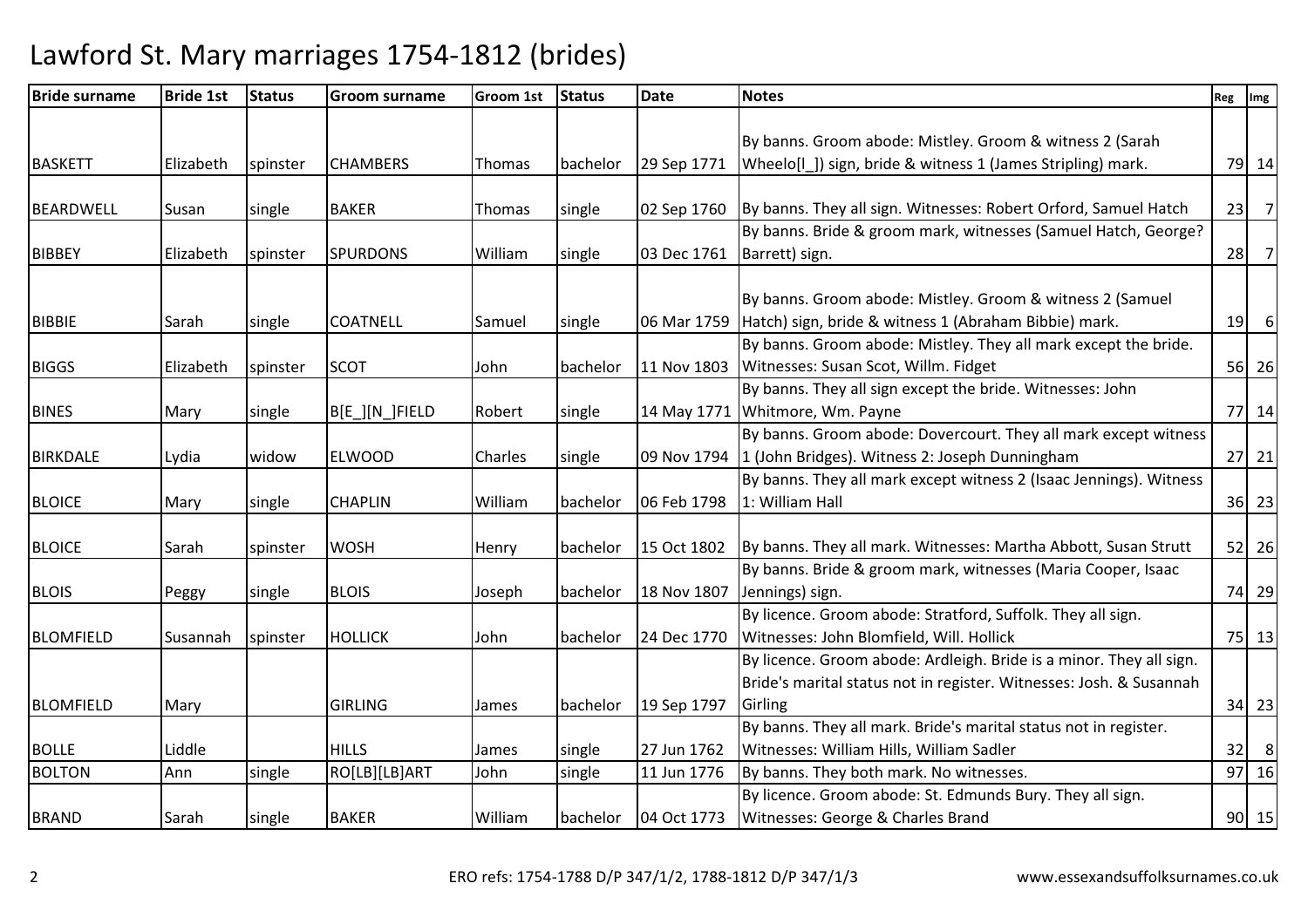| <b>Bride surname</b> | <b>Bride 1st</b> | <b>Status</b> | <b>Groom surname</b> | <b>Groom 1st</b> | <b>Status</b> | <b>Date</b> | <b>Notes</b>                                                      | Reg | Img            |
|----------------------|------------------|---------------|----------------------|------------------|---------------|-------------|-------------------------------------------------------------------|-----|----------------|
|                      |                  |               |                      |                  |               |             |                                                                   |     |                |
|                      |                  |               |                      |                  |               |             | By licence. Groom abode: Wickes [Wix]. Entry has faded. Bride &   |     |                |
| <b>BRIDGES</b>       | Sarah            | spinster      | PURPLE?              | Thomas           | bachelor      | 25 Nov 1769 | groom mark, witnesses (John Coppin, John Bridges) sign.           |     | 69 13          |
|                      |                  |               |                      |                  |               |             | By banns. Groom abode: Little Bentley. They all sign. No 2nd      |     |                |
| <b>BRIDGES</b>       | Elizabeth        | spinster      | <b>FRANCIS</b>       | John             | bachelor      | 19 Oct 1779 | witness. Witness: John Heard                                      |     | 112 18         |
|                      |                  |               |                      |                  |               |             | By licence. Groom abode: Dedham. They all sign. Witnesses: John   |     |                |
| <b>BRIDGES</b>       | Lucy             | spinster      | <b>HECKFORD</b>      | William          | bachelor      | 08 Feb 1804 | Bridges, Phebe Heckford                                           |     | 59 27          |
|                      |                  |               |                      |                  |               |             | By banns. They all mark except witness 2 (Samuel Hatch). Witness  |     |                |
| <b>BROWNSMITH</b>    | Mary             | spinster      | <b>PONDER</b>        | James            | widower       | 02 Sep 1755 | 2: John Lingwood                                                  |     | $6 \quad 5$    |
|                      |                  |               |                      |                  |               |             | By banns. Bride & groom mark, witnesses (W. Rint?, George         |     |                |
| <b>BURGES</b>        | Margaret         | widow         | <b>TOWNS</b>         | Peter            | widower       | 29 Jul 1772 | Birkdale) sign.                                                   |     | 86 15          |
|                      |                  |               |                      |                  |               |             | By banns. They all sign except the groom. Witnesses: John Sands,  |     |                |
| <b>BURGESS</b>       | Sarah            |               | <b>HOLLINGSWORTH</b> | William          |               | 11 Apr 1785 | Jonathan Carter                                                   |     | 20             |
|                      |                  |               |                      |                  |               |             |                                                                   |     |                |
|                      |                  |               |                      |                  |               |             | By banns. Groom abode: St. Leonard, Colchester. They all sign     |     |                |
| <b>BURGESS</b>       | Maria            | single        | <b>CROSS</b>         | William          | single        | 17 Jul 1805 | except the groom. Witnesses: Georg Meandmen?, Isaac Jennings      |     | 66 28          |
|                      |                  |               |                      |                  |               |             |                                                                   |     |                |
| <b>BUTTELS</b>       | Frances          | spinster      | <b>WILKEN</b>        | Roger            | widower       | 21 Feb 1792 | By banns. They all sign. Witnesses: Joseph Gray, Susan Jackson    |     | 17 20          |
|                      |                  |               |                      |                  |               |             | By banns. They all mark except for witness 3, Samuel Ratley.      |     |                |
| <b>CALEY</b>         | Elizabeth        | single        | <b>SYRETT</b>        | Stephen          | bachelor      | 20 Jan 1788 | Witnesses 1 & 2: Willm. Lake, Mary Murdock                        |     | 22             |
|                      |                  |               |                      |                  |               |             | By banns. Groom & witness (Robert Cann) sign, bride marks. No     |     |                |
| <b>CANN</b>          | Susan            | single        | <b>JENNINGS</b>      | Isaac            | single        | 08 Oct 1776 | 2nd witness.                                                      |     | 99 16          |
|                      |                  |               |                      |                  |               |             | By banns. They all mark except the groom. Witnesses: John         |     |                |
| <b>CARREY</b>        | Sarah            | spinster      | <b>DARTON</b>        | George           | bachelor      | 27 Mar 1792 | Thomas, Joseph Dunningham                                         |     | 19 20          |
|                      |                  |               |                      |                  |               |             | By licnence. Groom abode: Bures St. Mary, Suffolk. They all sign. |     |                |
|                      |                  |               |                      |                  |               |             | No 2nd witness. Marital statuses not in register. Witness: Saml.  |     |                |
| <b>CARRINGTON</b>    | Elizabeth        |               | <b>BARNARD</b>       | William          |               | 17 Sep 1774 | Sosker?                                                           |     | $92$ 15        |
|                      |                  |               |                      |                  |               |             | Banns only - not a marriage. Read: 16, 23, 30 Dec 1770. Bride     |     |                |
| <b>CARTER</b>        | Mary             | single        | <b>BIRKDALE</b>      | George           | single        | $* * 1770$  | abode: Brantham                                                   |     | 76 13          |
| <b>CARY</b>          | Mary             | single        | <b>AUSTIN</b>        | John             | single        | * * 1798    | Banns only - not a marriage. Read 22, 29 Jul, 5 Aug 1798.         | 33  | $\overline{7}$ |
|                      |                  |               |                      |                  |               |             | By banns. Groom & witness 2 (Sarah Hatch) sign, bride & witness 1 |     |                |
| <b>CHAPLIN</b>       | Mary             | spinster      | <b>WITHERS</b>       | Joseph           | single        | 01 Apr 1755 | (Abraham Chaplin) mark.                                           |     | $4 \quad 4$    |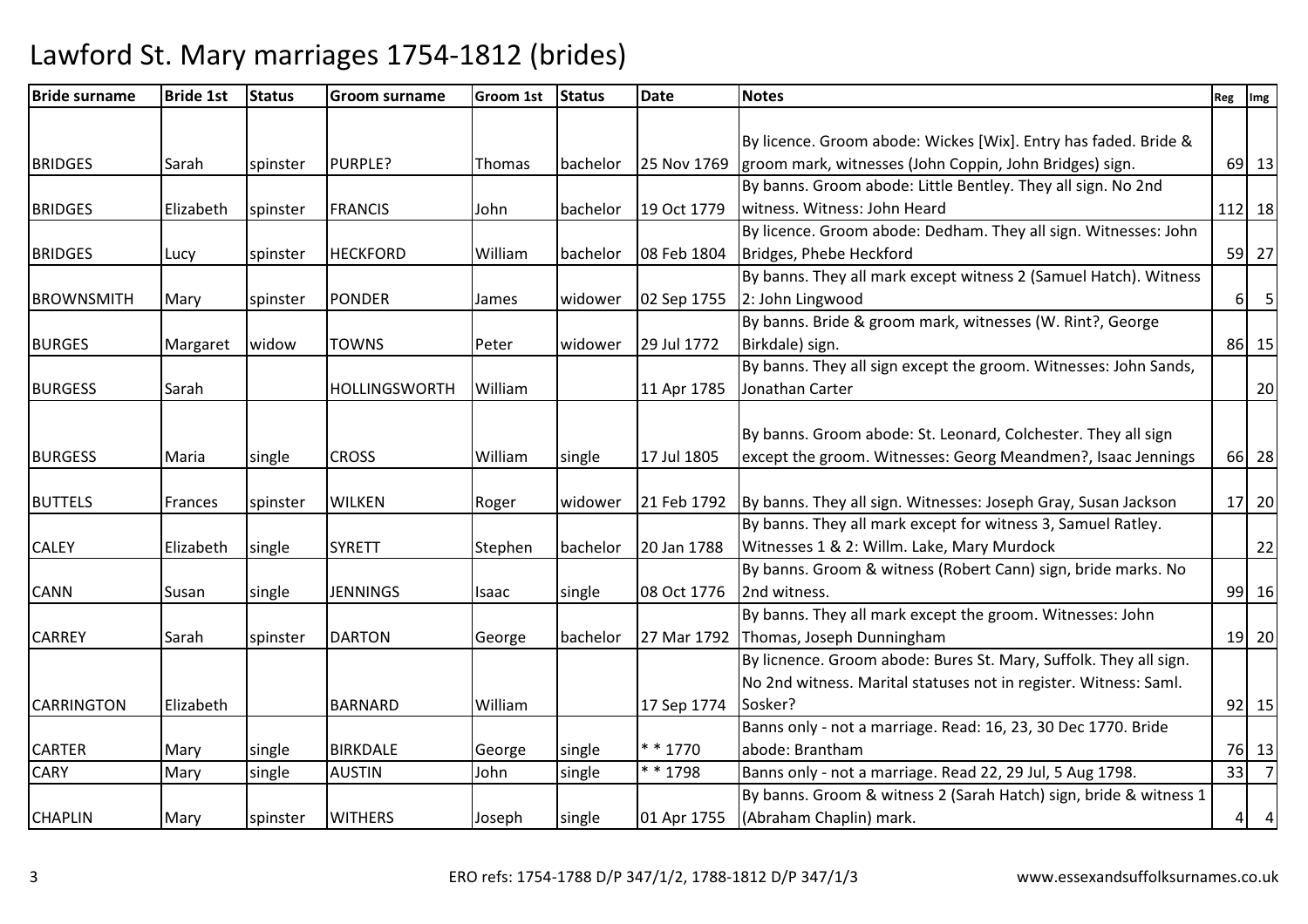| <b>Bride surname</b> | <b>Bride 1st</b> | <b>Status</b> | <b>Groom surname</b> | <b>Groom 1st</b> | <b>Status</b> | <b>Date</b> | <b>Notes</b>                                                        | Reg Img |        |
|----------------------|------------------|---------------|----------------------|------------------|---------------|-------------|---------------------------------------------------------------------|---------|--------|
|                      |                  |               |                      |                  |               |             | By banns. They all mark except the groom. Witnesses: Abraham        |         |        |
| <b>CHAPLIN</b>       | Sarah            | single        | <b>GLANFIELD</b>     | John             | single        | 03 Nov 1771 | Chaplin, Joseph Dunnigham                                           |         | 81 14  |
|                      |                  |               |                      |                  |               |             |                                                                     |         |        |
|                      |                  |               |                      |                  |               |             | By banns. They all sign except the bride. Marital statuses from     |         |        |
| <b>CHISNAL</b>       | Mary             | single        | <b>CHAPLIN</b>       | Nathaniel        | single        | 17 Mar 1801 | banns register. Witnesses: Richard Chisnal, Isaac Jennings          |         | 48 25  |
|                      |                  |               |                      |                  |               |             | By banns. Groom abode: Bradfield. They all sign except the groom.   |         |        |
| <b>CHURCH</b>        | Susannah         | spinster      | <b>BIRD</b>          | Abraham          | bachelor      |             | 22 May 1798 Witnesses: Mark Church, Isaac Jennings                  |         | 37 23  |
| <b>CHURCHMAN</b>     | Mary             | single        | <b>BLOISE</b>        | James            | single        | 07 Nov 1776 | By banns. Both mark. No witnesses.                                  |         | 102 17 |
|                      |                  |               |                      |                  |               |             | By banns. Bride & groom mark, witnesses (John Barker, Elizabeth     |         |        |
| <b>CLARK</b>         | Susan            | spinster      | <b>BLOISE</b>        | John             | bachelor      | 24 Oct 1776 | Bridges) sign.                                                      |         | 101 17 |
|                      |                  |               |                      |                  |               |             |                                                                     |         |        |
| <b>CLARKE</b>        | Ann              | spinster      | <b>ROLFE</b>         | William          | widower       | 10 Jan 1811 | By banns. They all sign. Witnesses: William Jackson, Rachel Clarke  |         | 84 31  |
|                      |                  |               |                      |                  |               |             |                                                                     |         |        |
| <b>CLARKE</b>        | Rachel           | spinster      | <b>FINCH</b>         | James            | bachelor      | 21 Jan 1812 | By banns. They all sign. Witnesses: Robert Finch, Elizabeth Siggers |         | 89 32  |
|                      |                  |               |                      |                  |               |             | By banns. Groom abode: Manningtree. They all mark except            |         |        |
|                      |                  |               |                      |                  |               |             | witness 2 (Isaac Jennings). Bride's marital status not in register. |         |        |
| <b>CLASBY</b>        | Mary             |               | <b>STAPLES</b>       | John             | bachelor      | 13 Jun 1800 | Witness 1: Sarah Jermany                                            |         | 42 24  |
|                      |                  |               |                      |                  |               |             | By banns. They all sign except witness 1 (William Hutchison).       |         |        |
| <b>COOKE</b>         | Elizabeth        | single        | <b>JACKSON</b>       | William          | single        | 13 Jan 1808 | Witness 2: Isaac Jennings                                           |         | 75 29  |
|                      |                  |               |                      |                  |               |             | By banns. Bride & groom mark, witnesses (John Good, Samuel          |         |        |
| <b>COOPER</b>        | Susan            | spinster      | GOOD                 | Daniel           | single        | 27 Oct 1767 | Hatch) sign.                                                        |         | 56 11  |
|                      |                  |               |                      |                  |               |             | By banns. Groom abode: All Saints, Colchester. Bride & groom        |         |        |
| <b>CORBELL</b>       | Hannah           | spinster      | <b>STANNARD</b>      | George           | bachelor      | 14 Aug 1804 | mark, witnesses (John Bridges, John Sands) sign.                    |         | 60 27  |
|                      |                  |               |                      |                  |               |             | By banns. They all sign except the bride. Witnesses: Saml? Cornell, |         |        |
| <b>CORTNELL</b>      | Ann              | single        | <b>CRISP</b>         | Thomas           | single        | 11 Nov 1781 | James [P_]askett                                                    |         | 121 19 |
|                      |                  |               |                      |                  |               |             |                                                                     |         |        |
|                      |                  |               |                      |                  |               |             | By banns. They all mark except witness 1 (Stephen Smith). Bride's   |         |        |
| <b>COURTNELL</b>     | Sarah            |               | <b>SOMES</b>         | William          | bachelor      | 12 Jun 1786 | marital status not in register. Witness 2: Sarah Smith              |         | 21     |
|                      |                  |               |                      |                  |               |             | By banns. Groom abode: Manningtree. Groom & witness (Edward         |         |        |
| <b>CRACKNELL</b>     | Christian        |               | <b>BREWER</b>        | John             | bachelor      | 24 Mar 1779 | Lewes) sign, bride marks. No 2nd witness.                           |         | 111 18 |
|                      |                  |               |                      |                  |               |             | By banns. Groom abode: Manningtree. Bride & groom mark,             |         |        |
| <b>CUTHBERT</b>      | Hannah           | single        | <b>HENLEY</b>        | Thomas           | single        | 20 Jun 1775 | witness 1 (Thos. Hunt) signs. No 2nd witness.                       |         | 95 16  |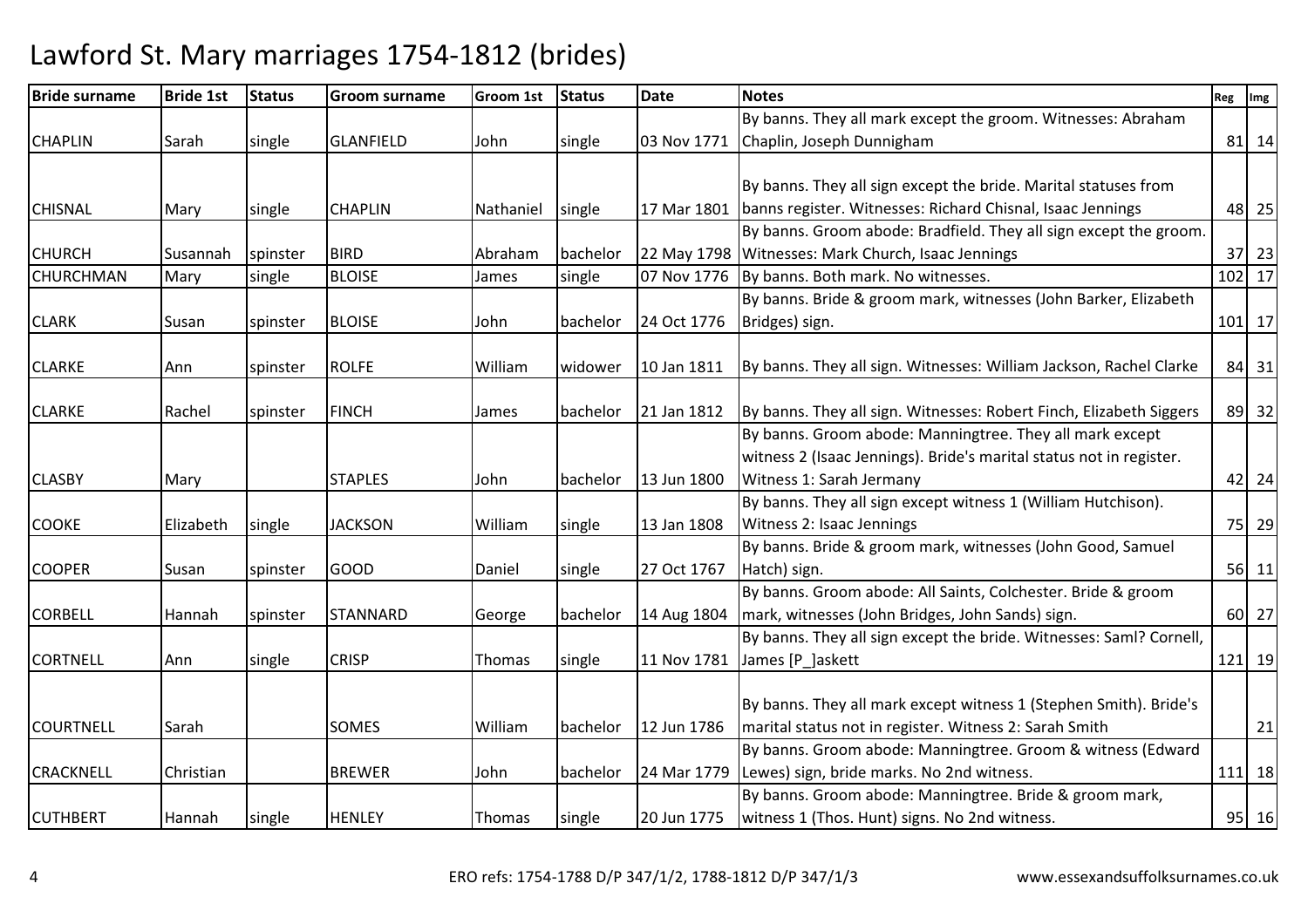| <b>Bride surname</b> | <b>Bride 1st</b> | <b>Status</b> | <b>Groom surname</b> | <b>Groom 1st</b> | <b>Status</b> | <b>Date</b> | <b>Notes</b>                                                       | Reg      | Img            |
|----------------------|------------------|---------------|----------------------|------------------|---------------|-------------|--------------------------------------------------------------------|----------|----------------|
|                      |                  |               |                      |                  |               |             |                                                                    |          |                |
|                      |                  |               |                      |                  |               |             | By licence. Bride abode: Little Bromley. They all sign. Marital    |          |                |
| <b>DAY</b>           | Susannah         |               | RIDDLESDELL          | Richard          |               | 14 Mar 1769 | statuses not in register. Witnesses: John Blomfield, Thos. Davy    |          | 64 12          |
|                      |                  |               |                      |                  |               |             | By banns. They all sign. Bride's marital status not in marriage    |          |                |
|                      |                  |               |                      |                  |               |             | register but can be found in banns register. Witnesses: John       |          |                |
| <b>DEATH</b>         | Elizabeth        | single        | <b>RUDLIN</b>        | Thomas           | bachelor      | 19 Nov 1799 | Rudland, Sophia Prigg                                              |          | 41 24          |
|                      |                  |               |                      |                  |               |             | By banns. They all sign except witness 2 (Elizabeth Barber).       |          |                |
| <b>DEATH</b>         | Maria            | spinster      | <b>HARRIS</b>        | William          | bachelor      | 09 Nov 1809 | Witness 1: P. Harris                                               |          | 79 30          |
|                      |                  |               |                      |                  |               |             | By banns. Bride & groom mark, the three witnesses (Thomas          |          |                |
| <b>DOUBEL</b>        | Martha           | spinster      | <b>BIRMAN</b>        | Richard          | bachelor      | 20 Nov 1792 | Death, John Barker, Abram Norman) sign.                            |          | 21 20          |
|                      |                  |               |                      |                  |               |             | By banns. Groom & witness 1 (Isaac Jennings) sign, bride & witness |          |                |
| <b>DOUBLE</b>        | Sarah            | spinster      | <b>BARBER</b>        | John             | widower       | 18 Jul 1806 | 2 (Mary Jermyn) mark.                                              |          | 71 29          |
|                      |                  |               |                      |                  |               |             | By banns. Groom signs, bride & witness 1 (John Church) mark. No    |          |                |
| <b>DUBBLE</b>        | Tryphena         | single        | <b>CLARK</b>         | Phillip          | single        | 10 Oct 1776 | 2nd witness.                                                       |          | 100 16         |
|                      |                  |               |                      |                  |               |             | By banns. They all mark. Marital statuses not in register.         |          |                |
| <b>DUBBLE</b>        | Elizabeth        |               | <b>HIGHAM</b>        | Thomas           |               | 10 Jul 1787 | Witnesses: Mary Dubble, Joseph Dunningham                          |          | 21             |
|                      |                  |               |                      |                  |               |             | By banns. They all mark except witness 1 (Samuel Hatch). Witness   |          |                |
| <b>DUFFEY</b>        | Margaret         | spinster      | <b>FALLOWS</b>       | Thomas           | single        | 02 Feb 1755 | 2: Sarah Hatch                                                     | $1\vert$ | $\overline{a}$ |
|                      |                  |               |                      |                  |               |             | By licence. Groom abode: Mistley. Bride & groom mark, witnesses    |          |                |
| <b>DUNNINGHAM</b>    | Elizabeth        | spinster      | <b>CARTER</b>        | John             | single        | 30 Jan 1766 | (Henry Blomfield, John Marten) sign.                               |          | 50 10          |
|                      |                  |               |                      |                  |               |             | By licence. Groom abode: Woodford, Essex. They all sign except     |          |                |
| <b>DUNNINGHAM</b>    | Sarah            | spinster      | <b>BRIDGES</b>       | Roger            | bachelor      | 21 Sep 1794 | the bride. Witnesses: John & Judea Bridges                         |          | $25$ 21        |
|                      |                  |               |                      |                  |               |             | By banns. Groom abode: Great Horkesley. They all sign. Witnesses:  |          |                |
| <b>DURRANT</b>       | Sarah            | single        | <b>MUNSON</b>        | Arthur           | single        | 09 Jun 1768 | James Durrant, Ann Perkins                                         |          | 60 11          |
|                      |                  |               |                      |                  |               |             | By banns. Groom & witness 2 (Joseph Dunningham) mark, bride &      |          |                |
| <b>EARL</b>          | Mary             | single        | <b>WHYART</b>        | William          | single        | 26 Jan 1783 | witness 1 (Ann Weller) sign.                                       |          | 124 19         |
|                      |                  |               |                      |                  |               |             | By banns. Groom abode: Polstead?, Suffolk. They all mark except    |          |                |
| <b>FARTHING</b>      | Martha           | spinster      | <b>COLE</b>          | William          | single        | 21 Nov 1756 | witness 1 (Samuel Hatch). Witness 2: Sarah Hatch                   | 13       | 6              |
| <b>FELGATE</b>       | Lucy             | single        | <b>WARREN</b>        | William          | single        | $* * 1803$  | Banns only - not a marriage. Read 16, 23, 30 March 1803.           | 49       | $\overline{9}$ |
|                      |                  |               |                      |                  |               |             | By banns. Bride abode: Manningtree. They all sign except witness   |          |                |
|                      |                  |               |                      |                  |               |             | 2 (Joseph Dunningham). Marital statuses not in register. Witness   |          |                |
| <b>FINCH</b>         | Elizabeth        |               | <b>HARDWICK</b>      | William          |               | 09 Jan 1787 | 1: Charles? Hardwick                                               |          | 21             |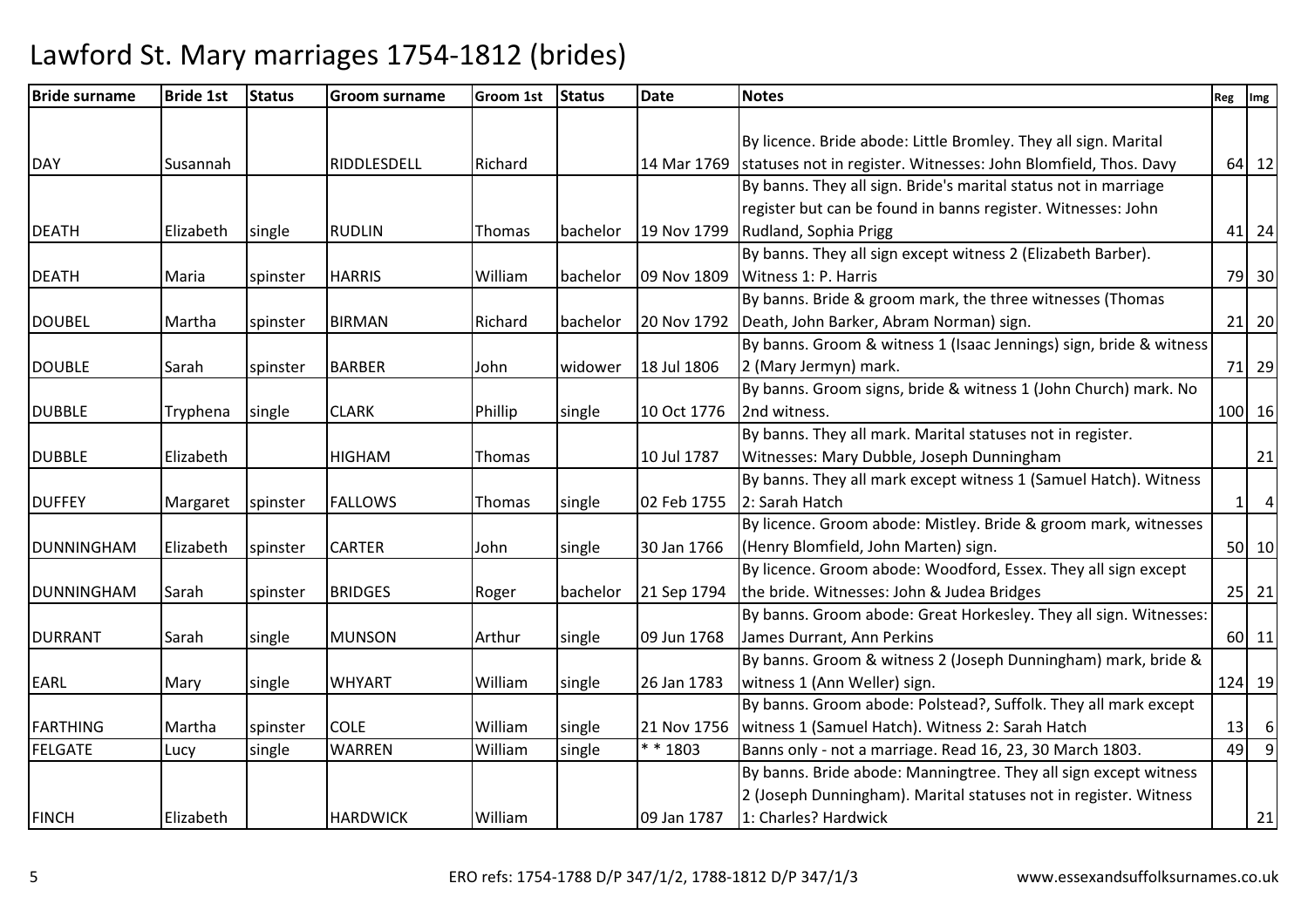| <b>Bride surname</b> | <b>Bride 1st</b> | <b>Status</b> | <b>Groom surname</b> | Groom 1st | <b>Status</b> | <b>Date</b> | <b>Notes</b>                                                                                                                | Reg | Img              |
|----------------------|------------------|---------------|----------------------|-----------|---------------|-------------|-----------------------------------------------------------------------------------------------------------------------------|-----|------------------|
|                      |                  |               |                      |           |               |             | By licence. They all sign except witness 2 (Joseph Dunningham).                                                             |     |                  |
| <b>FISKE</b>         | Sarah            | spinster      | <b>FRANCIS</b>       | Thomas    | bachelor      | 28 Aug 1791 | Witness 1: John Yeldham                                                                                                     |     | 15 19            |
|                      |                  |               |                      |           |               |             | By banns. They all mark. Marital statuses not in register.                                                                  |     |                  |
| <b>FOSDIKE</b>       | Elizabeth        |               | <b>SPURGIN</b>       | William   |               | 29 Sep 1784 | Witnesses: James Richardson, Sarah Raph                                                                                     |     | 128 20           |
| <b>FOSTER</b>        |                  |               | <b>GIRLING</b>       |           |               |             |                                                                                                                             |     |                  |
|                      | Elizabeth        | single        |                      | Thomas    | single        | 27 Aug 1769 | By banns. They all mark. Witnesses: John Rowland, Mary Girling<br>By banns. Groom & witness 1 (Thomas Abbott) sign, bride & |     | 65 12            |
|                      |                  |               |                      |           |               | 24 Oct 1793 | witness 2 (Sarah Singar) mark.                                                                                              |     |                  |
| <b>FOSTER</b>        | Mary             | spinster      | <b>FROSTICK</b>      | Edward    | bachelor      |             | Banns only - not a marriage. Read 1, 8, 15 Jun 1794. No marital                                                             |     | 23 21            |
|                      |                  |               |                      |           |               | * * 1794    |                                                                                                                             |     | $6 \overline{6}$ |
| <b>FOX</b>           | Mary             |               | <b>MOSLEY</b>        | John      |               |             | statuses given. Bride abode: Manningtree                                                                                    | 19  |                  |
|                      |                  |               |                      |           |               |             | By banns. They all sign except the bride. Witnesses: John Bridges,                                                          |     |                  |
| <b>FRANCES</b>       | Mary             | widow         | <b>GARLING</b>       | Peter     | widower       | 02 Nov 1762 | Samuel Hatch                                                                                                                | 33  | 8                |
|                      |                  |               |                      |           |               |             | By licence. Groom abode: Mistley. Bride & groom mark, witnesses                                                             |     |                  |
| <b>FRANCIS</b>       | Alice            | spinster      | FORD                 | John      | bachelor      | 08 Dec 1809 | (John Bridges, Isaac Jennings) sign.                                                                                        |     | 80 30            |
| <b>FROST</b>         | Mary             | spinster      | <b>GREEN</b>         | John      | single        |             | 09 Feb 1764   By banns. They all sign. Witnesses: Susanna Murrill, Sarah Rice                                               |     | $41 \mid 9$      |
|                      |                  |               |                      |           |               |             | By banns. They all mark. Witnesses: Margaret Lilly, Joseph                                                                  |     |                  |
| <b>FROST</b>         | Hannah           | widow         | <b>KING</b>          | Edward    | single        |             | 11 May 1768 Dunningham                                                                                                      |     | $59$ 11          |
|                      |                  |               |                      |           |               |             | By banns. They all sign except the bride. Witnesses: Daniel                                                                 |     |                  |
| <b>FROST</b>         | Mary             | widow         | <b>STUDD</b>         | Nathaniel | single        | 14 Nov 1788 | Gardiner, Roger Bridges                                                                                                     |     | 4 18             |
|                      |                  |               |                      |           |               |             | By banns. Bride & groom mark, witnesses (Joseph & Deborah                                                                   |     |                  |
| <b>FULLOWS</b>       | Sarah            | single        | LOYD                 | James     | single        | 23 Oct 1787 | Welham) sign.                                                                                                               |     | 21               |
|                      |                  |               |                      |           |               |             | Banns only - not a marriage. Read 9, 16, 20 Oct 1803. Bride abode:                                                          |     |                  |
| <b>GANT</b>          | Mary             | single        | <b>BLOICE</b>        | James     | single        | * * 1803    | Ardleigh                                                                                                                    |     | $54$ 9           |
|                      |                  |               |                      |           |               |             | Banns only - not a marriage. Published: 19, 26 May, 2 June 1765.                                                            |     |                  |
| <b>GARDINER</b>      | Ann              |               | <b>COOK</b>          | John      |               | * * 1765    | Bride abode: Little Bromley                                                                                                 |     | 46 10            |
|                      |                  |               |                      |           |               |             | By banns. They all mark except witness 1 (Samuel Hatch). Witness                                                            |     |                  |
| <b>GARNET</b>        | Case             | spinster      | <b>HOWGEGO</b>       | Marven    | widower       | 11 Apr 1756 | 2: Sarah Hatch                                                                                                              |     | 10 5             |
|                      |                  |               |                      |           |               |             | By banns. They all mark except witness 1 (Samuel Hatch). Witness                                                            |     |                  |
| <b>GARNET</b>        | Sarah            | spinster      | <b>HOWGEGOE</b>      | Marvin    | widower       | 03 Sep 1758 | 2: Samuel Hatch junr.                                                                                                       |     | $16$ 6           |
|                      |                  |               |                      |           |               |             |                                                                                                                             |     |                  |
| <b>GARWOOD</b>       | Deborah          | spinster      | <b>FALLOWS</b>       | Edward    | single        |             | 14 Oct 1756   By banns. They all sign. Witnesses: William Fallows, Samuel Hatch                                             |     | $12$ 5           |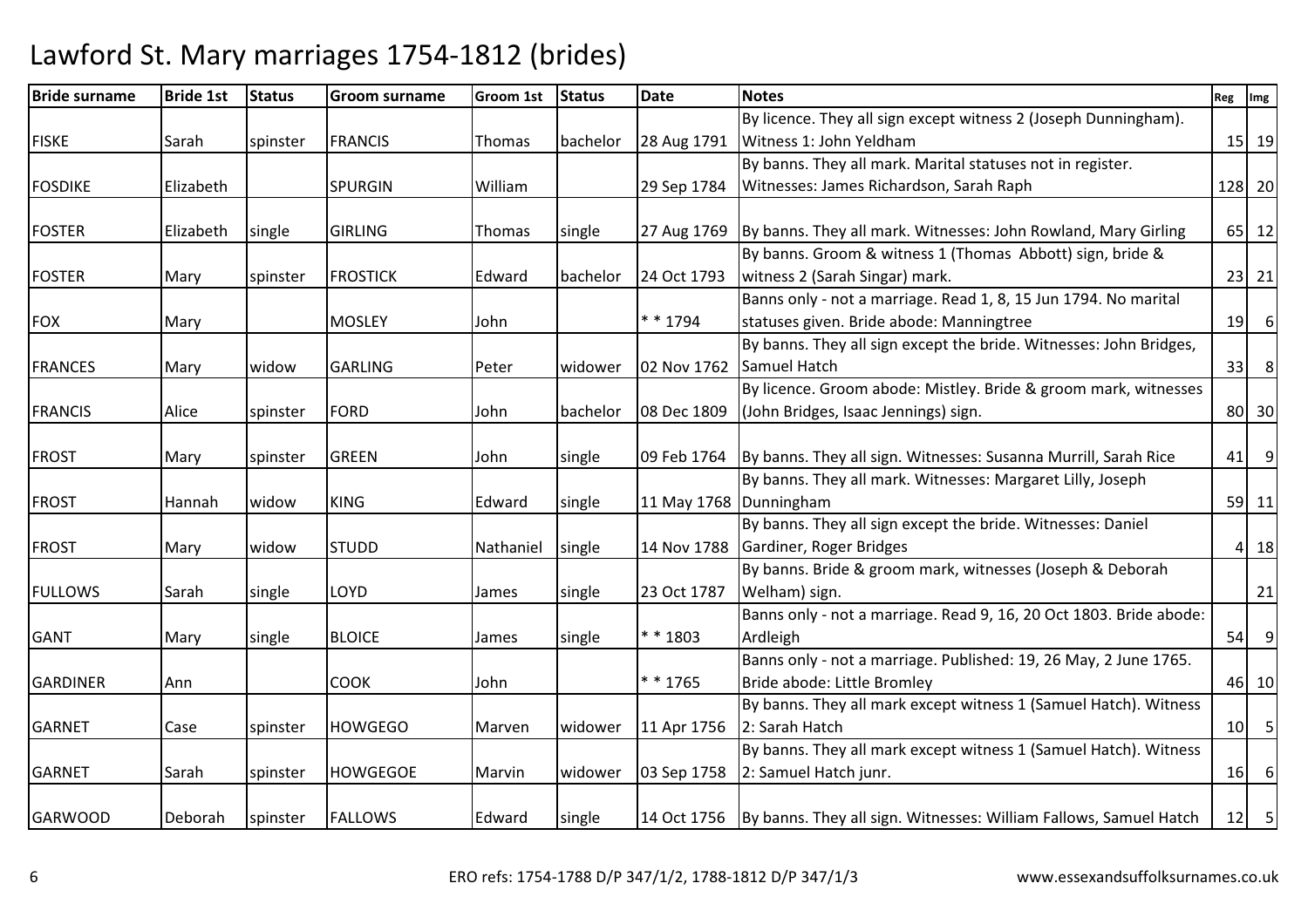| <b>Bride surname</b> | <b>Bride 1st</b> | <b>Status</b> | <b>Groom surname</b> | Groom 1st | <b>Status</b> | <b>Date</b> | <b>Notes</b>                                                                                                                                             |    | Reg Img        |
|----------------------|------------------|---------------|----------------------|-----------|---------------|-------------|----------------------------------------------------------------------------------------------------------------------------------------------------------|----|----------------|
| <b>GEORGE</b>        | Sarah            | spinster      | DUNNINGHAM           | Joseph    | single        |             | 11 May 1760 By banns. They all sign. Witnesses: John Good, Samuel Hatch                                                                                  | 22 | $\overline{7}$ |
| <b>GERMANY</b>       | Sarah            | single        | <b>WINNEY</b>        | Robert    | bachelor      | 02 Dec 1788 | By banns. They all mark except the groom. Witnesses: John Blois,<br>Elizabeth Crooks, Joseph Dunningham                                                  |    | $5 \vert 18$   |
| <b>GILLETT</b>       | Hannah           | spinster      | <b>SIBBORN</b>       | John      | bachelor      | 08 Apr 1811 | By banns. They all sign except the bride. Witnesses: Mary Podd,<br><b>Isaac Gennings</b>                                                                 |    | 86 31          |
| <b>GIRLING</b>       | Mary             | spinster      | <b>WILLIAMS</b>      | Thomas    | bachelor      | 21 Aug 1770 | By licence. Groom abode: Manningtree. They all sign except the<br>bride. Witnesses: William Best?, John Girling                                          |    | 71 13          |
| <b>GIRLING</b>       | Elizabeth        |               | <b>FLURRY</b>        | Samuel    | bachelor      | 03 Nov 1778 | By licence. Groom abode: Ardleigh. They all sign except the groom.<br>Groom's surname quite hard to read. Witnesses: Thos. Jarmain,<br>John Girling      |    | 109 18         |
| <b>GLADDEN</b>       | Margaret         | spinster      | <b>LONG</b>          | John      | single        | 19 Jul 1757 | By banns. Groom abode: Mistly. They all sign. Witnesses: Jacob<br>Maning, William Parker?                                                                |    | $15$ 6         |
| <b>GLADDEN</b>       | Christian        |               | SMITH?               | William   |               | * * 1766    | Banns only - not a marriage. Published: 25 May, 1 & 8 June 1766.<br>Bride abode: Manningtree                                                             |    | 53 11          |
| <b>GLADDEN</b>       | Mary             | spinster      | <b>CHILES</b>        | William   | bachelor      | 21 Nov 1776 | By licence. They all sign except the bride. Witnesses: Elizabeth<br>Hobrough, Jacob Manning                                                              |    | 104 17         |
| <b>GLANDFIELD</b>    | Elizabeth        | spinster      | <b>MOOR</b>          | John      | bachelor      | 25 Aug 1803 | By banns. Groom abode: Mistley. They all sign. Witnesses: William<br>Lewis, James Vice, Mary Glandfield                                                  |    | 54 26          |
| <b>GLIDE</b>         | Amey             | single        | <b>GEORGE</b>        | Thomas    | single        | 17 Jun 1772 | By banns. Groom abode: Bentley. Groom & witness 2 (James Mills)<br>sign, bride & witness 1 (Martin Blois?) mark.                                         |    | 85 15          |
| <b>GLOVER</b>        | Sarah            | spinster      | <b>CARY</b>          | Henry     | widower       | 05 Jan 1773 | By banns. Groom & witness 1 (Wm. Sawyer) mark, bride & witness<br>2 (Ed. Tailor) sign.                                                                   |    | 89 15          |
| <b>GOOD</b>          | Elizabeth        |               | <b>BAKER</b>         | Daniel    |               | 07 Jan 1785 | By banns. Groom abode: Manningtree. Groom & witness 2 (Sary<br>Burgess) sign, bride & witness 1 (Wm. Holland) mark. Marital<br>statuses not in register. |    | 20             |
| <b>GOOD</b>          | Susanna          | single        | <b>HYAM</b>          | Thomas    | widower       | 16 Aug 1790 | By banns. Bride & groom mark, witnesses (Amla Moldale, David<br>Lewis) sign. Witness 1 is a clerk.                                                       |    | 12 19          |
| <b>GOODMAN</b>       | Abigail          | spinster      | <b>CARRY</b>         | Robert    | bachelor      | 18 Jan 1804 | By licence. Groom abode: Little St. Helen's Bishopgate, London.<br>They all sign. Witnesses: John Hazell, William Sargent                                |    | 58 27          |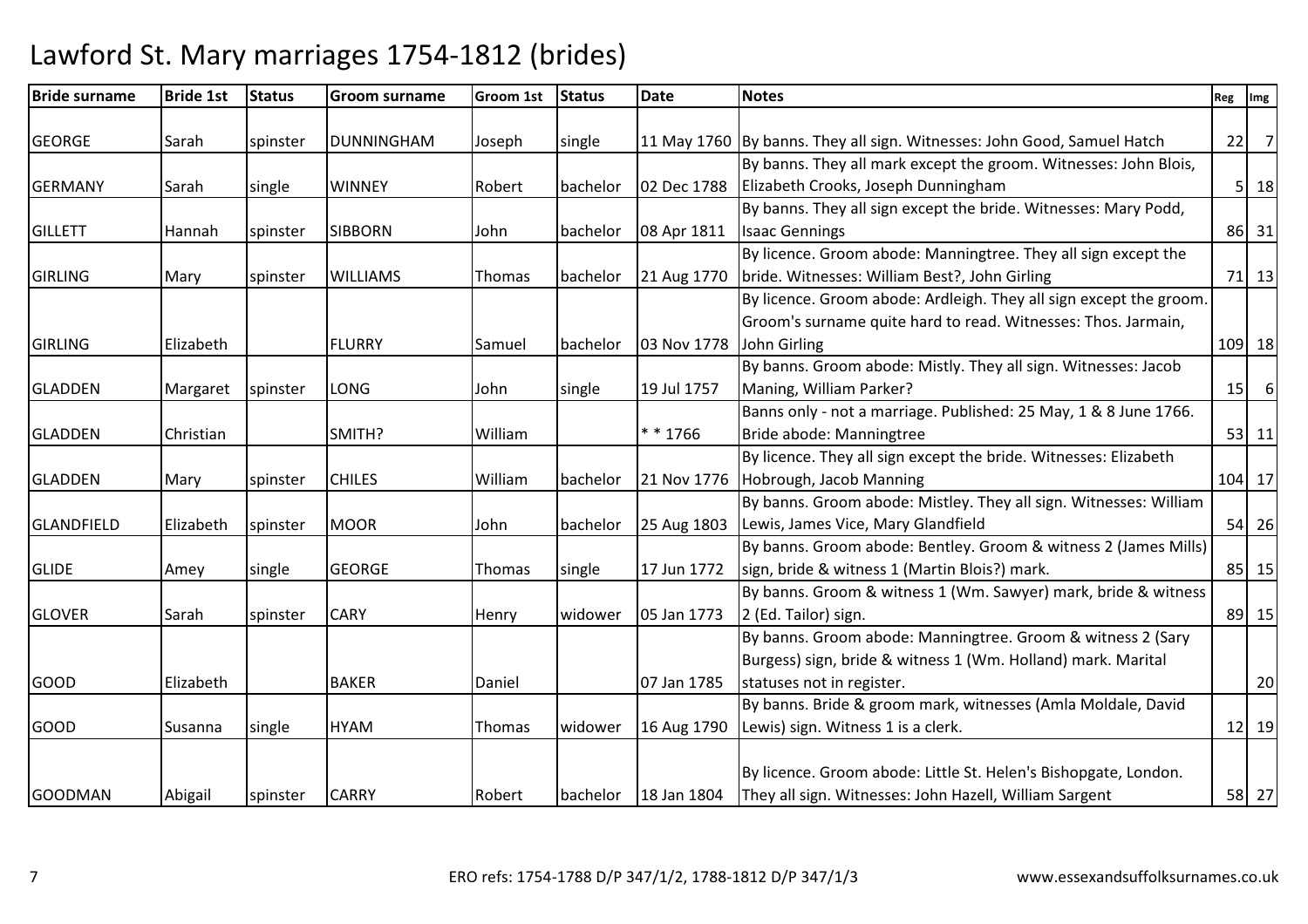| <b>Bride surname</b> | <b>Bride 1st</b> | <b>Status</b> | <b>Groom surname</b> | <b>Groom 1st</b> | <b>Status</b> | <b>Date</b> | <b>Notes</b>                                                        | Reg             | Img     |
|----------------------|------------------|---------------|----------------------|------------------|---------------|-------------|---------------------------------------------------------------------|-----------------|---------|
|                      |                  |               |                      |                  |               |             | By banns. Bride & groom mark, witnesses (Mary Todd, John            |                 |         |
| <b>GOODY</b>         | Lydia            | spinster      | <b>SPOONER</b>       | John             | bachelor      | 30 Sep 1791 | Cousins) sign.                                                      |                 | 16 20   |
|                      |                  |               |                      |                  |               |             | By licence. Groom abode: Eccleshall, Suffolk. They all sign.        |                 |         |
| <b>GREEN</b>         | Mary             | spinster      | <b>GREEN</b>         | Edward           | bachelor      | 06 Sep 1768 | Witnesses: William Colchester, Richard Daniel                       |                 | $62$ 12 |
|                      |                  |               |                      |                  |               |             | By licence. Groom abode: St. Martin, Colchester. They all sign. The |                 |         |
|                      |                  |               |                      |                  |               |             | groom is The Rev. Richard Daniell. The bride is Miss Catherine      |                 |         |
| <b>GREEN</b>         | Catherine        | single        | <b>DANIELL</b>       | Richard          | single        | 17 Mar 1777 | Green. Witnesses: Eliza & Edw. Green                                |                 | 105 17  |
| <b>GRIGG</b>         | Margaret         | widow         | <b>MANNING</b>       | John             | single        | 12 Jun 1783 | By banns. They all sign. Witnesses: John Long, Georg Manning        |                 | 125 20  |
|                      |                  |               |                      |                  |               |             | By banns. They all sign except the bride. Witnesses: Isaac Smith,   |                 |         |
| <b>GROOFS</b>        | Susan            | single        | <b>CHATTEN</b>       | James            | widower       | 10 Mar 1791 | Saml. Wright                                                        |                 | 13 19   |
|                      |                  |               |                      |                  |               |             | By licence. Groom abode: Wheely. They all sign except the bride.    |                 |         |
| <b>GURLIN</b>        | Mary             | single        | <b>MORSE</b>         | William          | single        | 17 Mar 1759 | Witnesses: Robert Ward, Katharine Williams                          | 20 <sup>1</sup> | 6       |
|                      |                  |               |                      |                  |               |             | By licence. They all mark except witness 1 (Robert Ca[y]). Witness  |                 |         |
| <b>GURLING</b>       | Elizabeth        | widow         | <b>BROWNSMITH</b>    | Joseph           | widower       | 04 Dec 1770 | 2: Joseph Dunningham                                                |                 | 74 13   |
|                      |                  |               |                      |                  |               |             | By banns. Groom abode: Mistley. They all sign except the bride.     |                 |         |
|                      |                  |               |                      |                  |               |             | Groom's surname looks like Carey in the register, but his signature |                 |         |
|                      |                  |               |                      |                  |               |             | doesn't - however, his signature is small and hard to read.         |                 |         |
| <b>GUTTRIDGE</b>     | Mary             | spinster      | <b>CAREY</b>         | James            | bachelor      | 11 Feb 1811 | Witnesses: Sarah Boutell, Isaac Gennings                            |                 | 85 31   |
|                      |                  |               |                      |                  |               |             | Groom & witness 1 (Samuel Hatch) sign, bride & witness 2 (Sarah     |                 |         |
| <b>HANKEY</b>        | Sarah            | widow         | <b>COOPER</b>        | John             | widower       | 07 Mar 1762 | Hatch) mark.                                                        | 29              | 8       |
|                      |                  |               |                      |                  |               |             |                                                                     |                 |         |
|                      |                  |               |                      |                  |               |             | By banns. Groom & witnesses 1 & 3 (Katherine Whitmore, Louisa       |                 |         |
|                      |                  |               |                      |                  |               |             | Kelly) sign, bride & witness 2 (Wm. Hardwick) mark. Record          |                 |         |
| <b>HARDWICK</b>      | Martha           | spinster      | <b>GARROD</b>        | Edward           | bachelor      | 23 Feb 1802 | duplicated in database to accommodate all 3 witnesses.              |                 | $51$ 25 |
|                      |                  |               |                      |                  |               |             |                                                                     |                 |         |
|                      |                  |               |                      |                  |               |             | By licence. They all mark except the bride. Bride's marital status  |                 |         |
| <b>HARRISS</b>       | Ann              |               | <b>RICHARDS</b>      | Hezekiah         | bachelor      | 26 Feb 1790 | not in register. Witnesses: Joseph Dunningham, Elizabeth Bridges.   |                 | 7 18    |
|                      |                  |               |                      |                  |               |             | By banns. Groom & witness 1 (English Hatch) sign, bride & witness   |                 |         |
| <b>HATCH</b>         | Elizabeth        | single        | <b>OFFORD</b>        | John             | single        | 04 Oct 1770 | 2 (Samuel Hatch) mark.                                              |                 | 72 13   |
|                      |                  |               |                      |                  |               |             | By banns. They all mark except witness 1 (Sarah Gentree?).          |                 |         |
| <b>HATCH</b>         | Alice            | widow         | <b>KEMP</b>          | Thomas           | single        | 07 Jun 1781 | Witness 2: John Millet                                              |                 | 119 19  |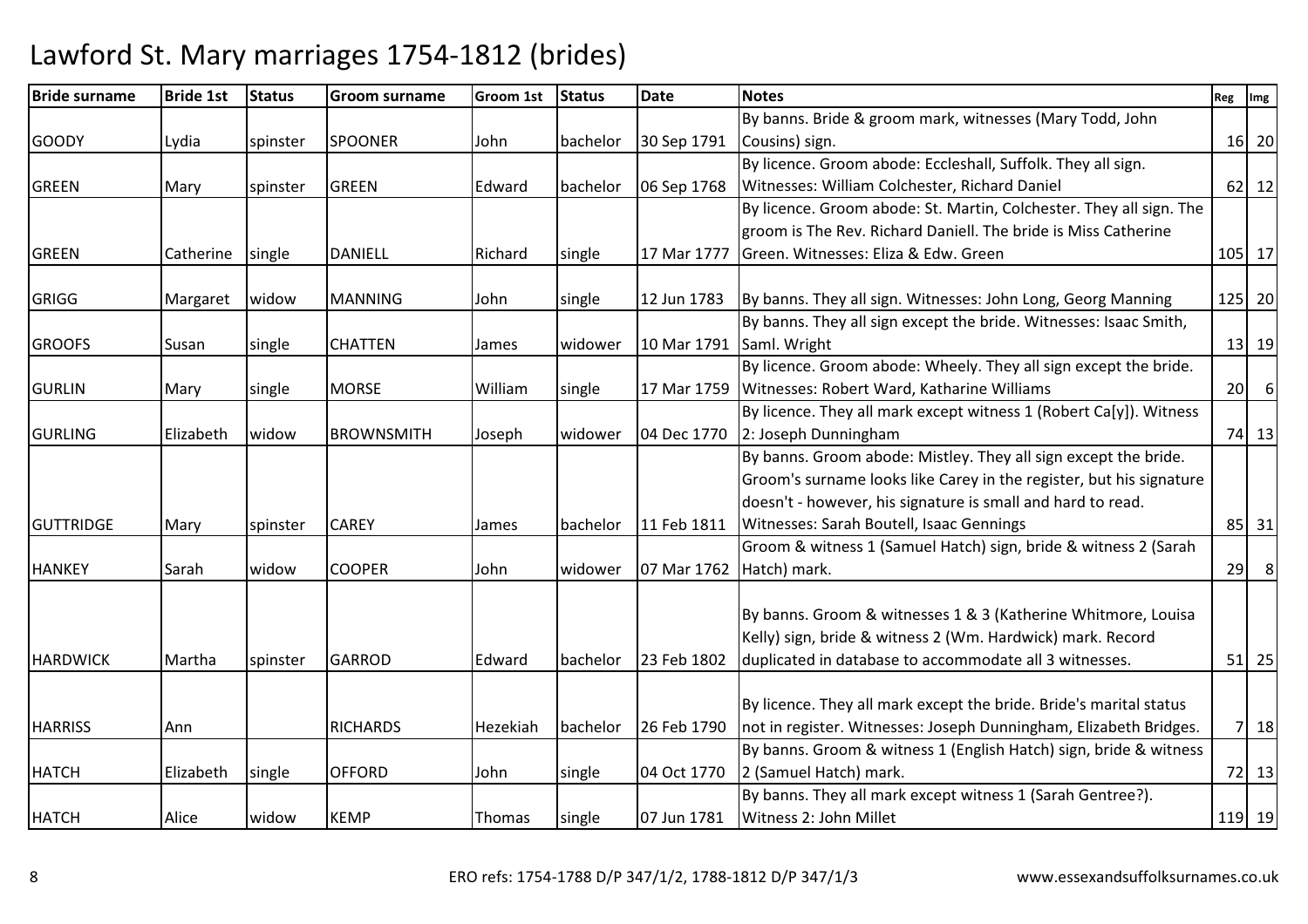| <b>Bride surname</b> | <b>Bride 1st</b> | <b>Status</b> | <b>Groom surname</b> | Groom 1st | <b>Status</b> | <b>Date</b> | <b>Notes</b>                                                        | Reg | Img                 |
|----------------------|------------------|---------------|----------------------|-----------|---------------|-------------|---------------------------------------------------------------------|-----|---------------------|
|                      |                  |               |                      |           |               |             | By banns. They all sign except the bride. Witnesses: Rachel Clarke, |     |                     |
| <b>HATCH</b>         | Mary             | single        | <b>BRITIFF</b>       | Robert    | single        | 14 Sep 1804 | Jain Bless                                                          |     | 61 27               |
|                      |                  |               |                      |           |               |             | By banns. Groom abode: Bradfield. They all sign. Witnesses: Eliz.   |     |                     |
| <b>HATT</b>          | Sarah            | spinster      | <b>WEBB</b>          | William   | bachelor      | 25 Sep 1780 | Gardiner, George McKnaughty                                         |     | 115 18              |
|                      |                  |               |                      |           |               |             |                                                                     |     |                     |
|                      |                  |               |                      |           |               |             | By banns. Groom abode: Little Bromley. They all mark except         |     |                     |
| <b>HAYWARD</b>       | Elizabeth        | spinster      | <b>BURES</b>         | John      | single        | 18 Feb 1765 | witness 2 (Samuel Hatch). Witness 1: Richard Martin                 | 43  | $\overline{9}$      |
|                      |                  |               |                      |           |               |             | By licence. Groom abode: Harkstead, Suffolk. They all sign except   |     |                     |
| <b>HAZELWOOD</b>     | Mary             | spinster      | <b>GODBOLD</b>       | William   | widower       | 19 Sep 1756 | the bride. Witnesses: B. Woodward?, Samuel Hatch                    |     | $11$ 5              |
|                      |                  |               |                      |           |               |             | By banns. Groom abode: Little Bromley. They all mark. Witnesses:    |     |                     |
| <b>HILLS</b>         | Ann              | single        | <b>FENN</b>          | Thomas    | widower       | 11 Oct 1769 | John & Mary Jennings                                                |     | 66 12               |
|                      |                  |               |                      |           |               |             | By banns. Bride & groom mark, witnesses (Charles Bacon, Isaac       |     |                     |
| <b>HISKEY</b>        | Hannah           | spinster      | <b>PRYKE</b>         | John      | widower       | 26 Sep 1808 | Jennings) sign.                                                     |     | 76 30               |
|                      |                  |               |                      |           |               |             |                                                                     |     |                     |
| <b>HOBBARD</b>       | Alice            |               | <b>MIDDLETON</b>     | John      |               | * * 1765    | Banns only - not a marriage. Published: 14, 21, 28 April 1765.      |     | $44$ 9              |
|                      |                  |               |                      |           |               |             | By licence. Groom & witness 1 (William Chiles) sign, bride &        |     |                     |
| <b>HOBROUGH</b>      | Elizabeth        | widow         | <b>WRIGHT</b>        | Thomas    | widower       | 21 Nov 1771 | witness 2 (Joseph Dunningham) mark.                                 |     | 82 14               |
|                      |                  |               |                      |           |               |             | By banns. Groom & witness (Elizabeth Hobrough) sign, bride          |     |                     |
| <b>HOLBROUGH</b>     | Sarah            | single        | <b>ABBOTT</b>        | Thomas    | single        | 19 Nov 1776 | marks. No 2nd witness.                                              |     | 103 17              |
|                      |                  |               |                      |           |               |             | Banns only - not a marriage. Read: 9, 16, 23rd Oct 1763. Bride      |     |                     |
| HORSEMAN             | Catherine        | spinster      | <b>RATLEY</b>        | Samuel    | bachelor      | * * 1763    | abode: Higham                                                       |     | $39$ $9$            |
|                      |                  |               |                      |           |               |             | Banns only - not a marriage. Read 16, 23, 30 Nov 1794. Bride        |     |                     |
| <b>HOWARD</b>        | Susannah         | single        | <b>NORFOLK</b>       | John      | single        | * * 1794    | abode: Mistley                                                      | 22  | $6 \overline{6}$    |
|                      |                  |               |                      |           |               |             |                                                                     |     |                     |
|                      |                  |               |                      |           |               |             | By banns. Groom abode: Brantham?, Suffolk. They all mark except     |     |                     |
| <b>HOWGEGO</b>       | Mary             | spinster      | <b>BIRD</b>          | John      | single        | 30 Sep 1755 | witness 2 (Samuel Hatch). Witness 1: Wm. Richardson                 |     | 5<br>7 <sup>1</sup> |
|                      |                  |               |                      |           |               |             | By banns. They all mark except witness 1 (Edward Abbot). Witness    |     |                     |
| <b>HOWGEGO</b>       | Sarah            | spinster      | HOBROUGH             | John      | single        | 08 Sep 1760 | 2: Sarah Hatch                                                      |     | $24$ 7              |
|                      |                  |               |                      |           |               |             | By banns. Bride & groom mark, witnesses (John Whyatt, Samuel        |     |                     |
| <b>HUNT</b>          | Mary             | spinster      | <b>RUST</b>          | Edmund    | single        | 09 Feb 1755 | Hatch) sign.                                                        |     | $\overline{a}$<br>2 |
|                      |                  |               |                      |           |               |             | By banns. They all sign. Witnesses: Hannah Church, Stephen          |     |                     |
| <b>HUNTER</b>        | Ann              | single        | <b>CHURCH</b>        | John      | single        | 19 Jul 1805 | Parker, Catherine B_n[g_]well                                       |     | 67 28               |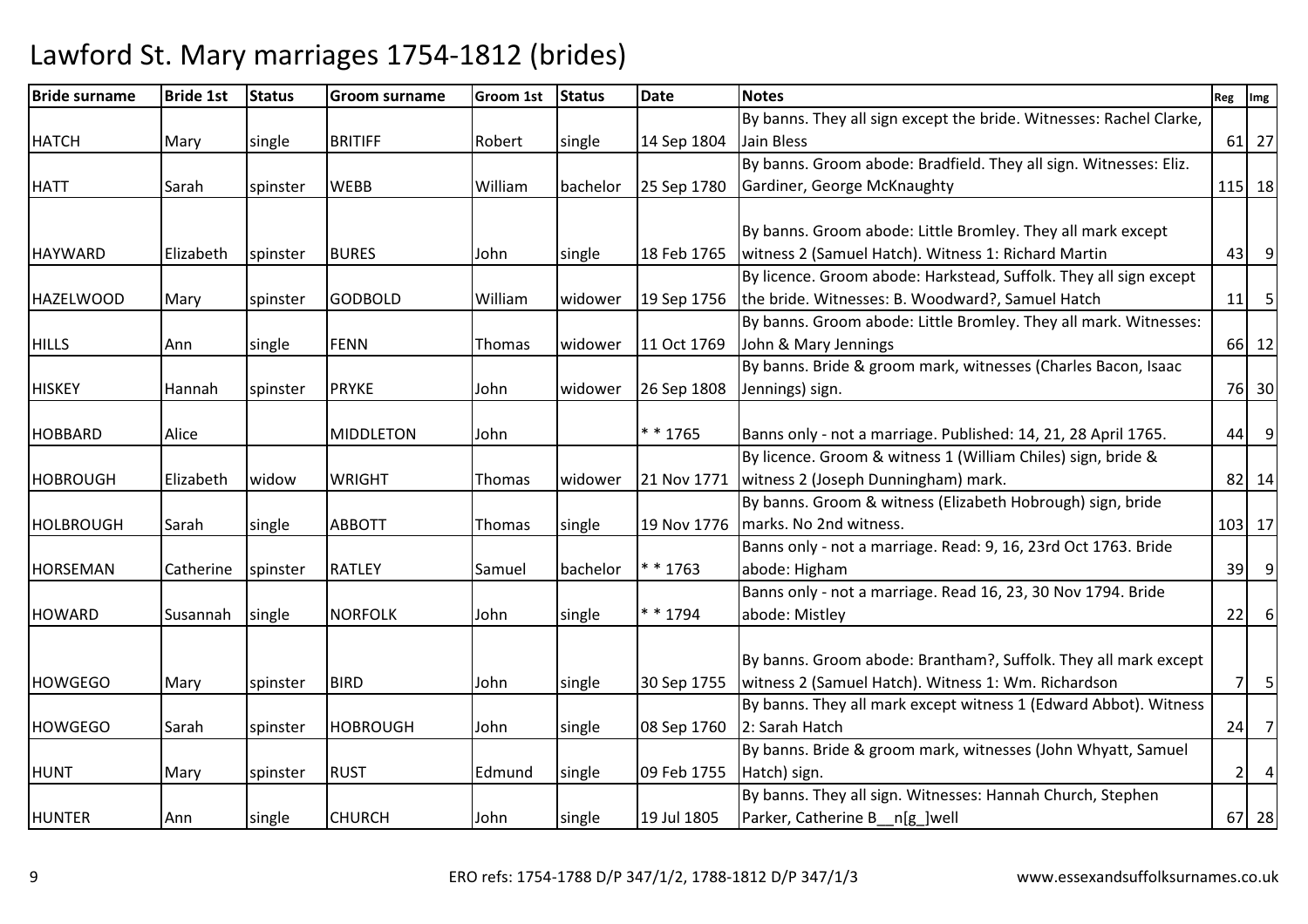| <b>Bride surname</b> | <b>Bride 1st</b> | <b>Status</b> | <b>Groom surname</b> | Groom 1st | <b>Status</b> | <b>Date</b>           | <b>Notes</b>                                                         | Reg | Img            |
|----------------------|------------------|---------------|----------------------|-----------|---------------|-----------------------|----------------------------------------------------------------------|-----|----------------|
|                      |                  |               |                      |           |               |                       | By banns. Groom & witness 1 (Samuel Hatch) sign, bride & witness     |     |                |
| <b>HYAM</b>          | Rebecca          | spinster      | <b>SMIITH</b>        | James     | single        | 26 Nov 1764           | 2 (Sarah Hatch) mark.                                                | 42  | $\overline{9}$ |
|                      |                  |               |                      |           |               |                       | Banns only - not a marriage. Published: 28 April, 5, 12 May 1765.    |     |                |
| J[E_][W_][E_]RS      | Ann              |               | <b>GIRLING</b>       | Joseph    |               | * * 1765              | Bride abode: Ardleigh                                                |     | 45 10          |
|                      |                  |               |                      |           |               |                       | By licence. Groom abode: Great Dunham?, Norfolk. They all sign.      |     |                |
| <b>JARMAIN</b>       | Martha           | spinster      | [N ]EWTON            | William   | bachelor      | 29 Jul 1777           | Witnesses: Catherine & Elizabeth Jarmain                             |     | 106 17         |
|                      |                  |               |                      |           |               |                       |                                                                      |     |                |
|                      |                  |               |                      |           |               |                       | By licence. They all sign except witness 2 (Joseph Dunningham).      |     |                |
| <b>JARMAIN</b>       | Elizabeth        |               | <b>ALDHAM</b>        | William   |               | 27 Nov 1780           | Marital statuses not in register. Witness 1: Thos. Cay               |     | 118 19         |
|                      |                  |               |                      |           |               |                       | By licence. Groom abode: Chelmsford. They all sign. Witnesses:       |     |                |
| <b>JEFFREYS</b>      | Margaret         | single        | <b>LANDLESS</b>      | John      | single        | 04 Nov 1804           | Mary Golding?, Jno. Tabor                                            |     | 62 27          |
|                      |                  |               |                      |           |               |                       | By banns. Groom occupation: blacksmith. They all sign. Groom's       |     |                |
|                      |                  |               |                      |           |               |                       | marital status not in register. Witnesses: Richd. Riddlesdale, Henry |     |                |
| <b>JENKINS</b>       | Sarah            | single        | RIDDLESDALE          | John      |               | 04 May 1790 Blomfield |                                                                      |     | $9$ 18         |
|                      |                  |               |                      |           |               |                       | By licence. They all sign. Witnesses: Benjm. & Mary Carrington,      |     |                |
| <b>JENNINGS</b>      | Mary             | spinster      | RIDDLESDALE          | Richard   | bachelor      | 14 Feb 1797           | Wm. C. Golding, John Riddlesdale                                     |     | 32 22          |
|                      |                  |               |                      |           |               |                       | By banns. Groom & witness 1 (Catherine Churchman?) sign, bride       |     |                |
| <b>JENNINGS</b>      | Sarah            | spinster      | <b>HARRISON</b>      | Robert    | widower       | 08 Feb 1801           | & witness 2 (James Gladden) mark.                                    |     | 46 25          |
|                      |                  |               |                      |           |               |                       | Banns only - not a marriage. Read 8, 15, 22 Nov 1807. Groom          |     |                |
| <b>JENNINGS</b>      | Sarah            | single        | <b>GALLEY</b>        | Benjamin  | single        | * * 1807              | abode: Mistley.                                                      |     | 68 11          |
|                      |                  |               |                      |           |               |                       | By banns. They all sign except the bride. Witnesses: Mary Wright,    |     |                |
| <b>JERMAINY</b>      | Mary             | spinster      | <b>BARBER</b>        | John      | bachelor      | 08 Jan 1793           | Abigail Paskell                                                      |     | $22$ 21        |
|                      |                  |               |                      |           |               |                       | Banns only - not a marriage. Read 28 Jan, 4, 11 Feb 1798. Marital    |     |                |
| <b>JOHNSON</b>       | Elizabeth        |               | <b>GOOD</b>          | William   |               | * * 1798              | statuses not in register. Bride abode: Wrabness                      | 31  | $\overline{7}$ |
|                      |                  |               |                      |           |               |                       | By licence. Bride & groom mark, witnesses (Robt Salter, John         |     |                |
| <b>JORDAN</b>        | Sarah            | spinster      | <b>GILBERT</b>       | Mark      | bachelor      | 02 Oct 1776           | Swinborne) sign.                                                     |     | 98 16          |
|                      |                  |               |                      |           |               |                       |                                                                      |     |                |
|                      |                  |               |                      |           |               |                       | By banns. They all sign. Bride signs her first name "Alis" but it is |     |                |
| <b>KEMP</b>          | Alis             | spinster      | <b>OSBORN</b>        | William   | bachelor      | 03 Nov 1809           | spelt Else in the register. Witnesses: Robt. Britiff, Lucy Carter    |     | 78 30          |
|                      |                  |               |                      |           |               |                       | By banns. They all sign except the bride. Witnesses: John Newman,    |     |                |
| <b>KERRY</b>         | Sarah            | spinster      | <b>SPARROW</b>       | James     | bachelor      | 27 Jun 1799           | <b>Mary Green</b>                                                    |     | 39 23          |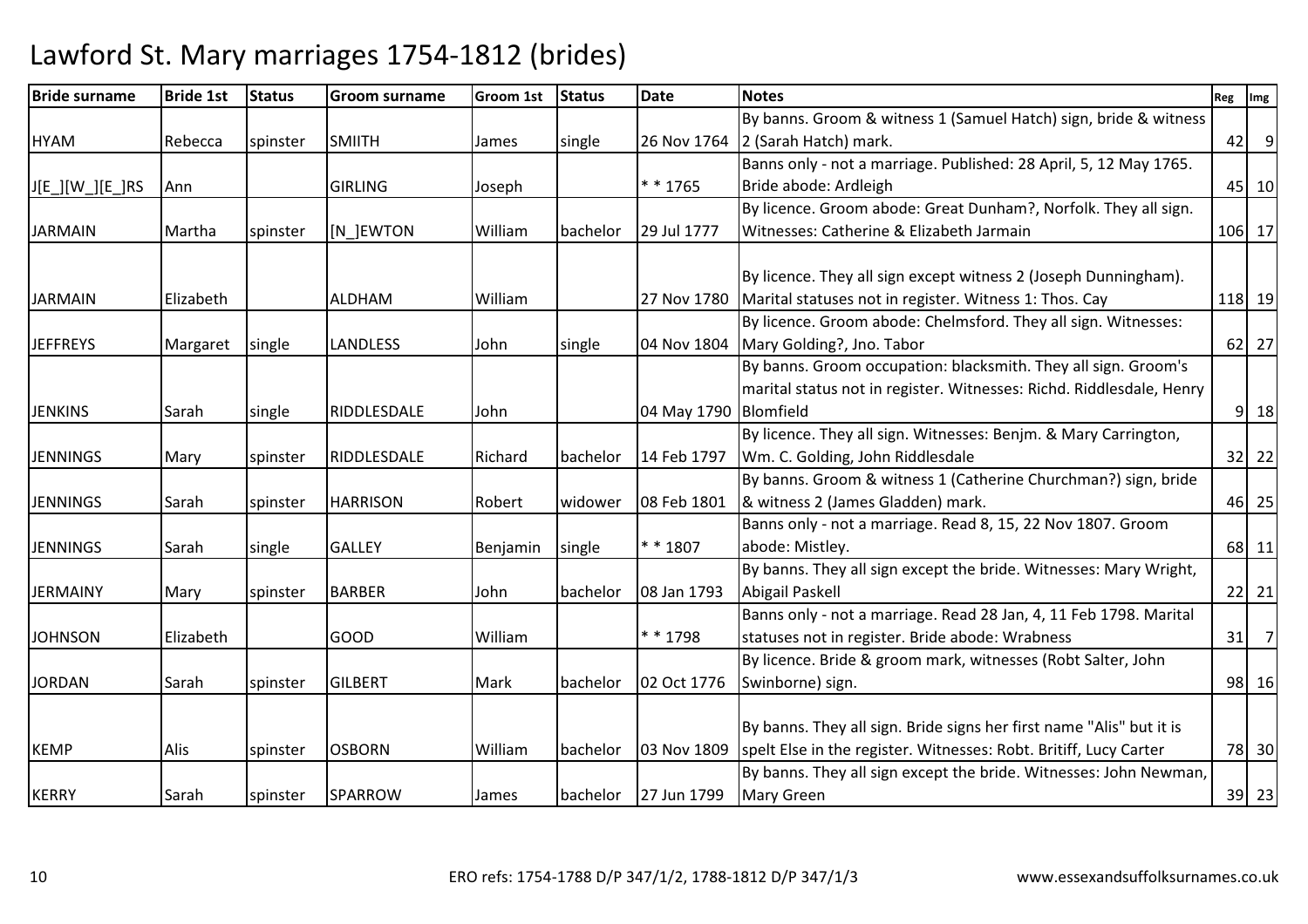| <b>Bride surname</b> | <b>Bride 1st</b> | <b>Status</b> | <b>Groom surname</b> | Groom 1st | <b>Status</b> | <b>Date</b> | <b>Notes</b>                                                               | Reg | Img            |
|----------------------|------------------|---------------|----------------------|-----------|---------------|-------------|----------------------------------------------------------------------------|-----|----------------|
|                      |                  |               |                      |           |               |             | By banns. Groom abode: Wivenhoe. They all sign except the bride.           |     |                |
| <b>KERRY</b>         | Susan            | spinster      | <b>SIMMONS</b>       | Daniel    | bachelor      | 17 Jan 1802 | Witnesses: Lucy Cary, John Moor                                            |     | 50 25          |
|                      |                  |               |                      |           |               |             | By banns. They all mark. No second witness. Witness: Josh.                 |     |                |
| <b>KING</b>          | Elizabeth        | spinster      | <b>RUFFLES</b>       | Robert    | single        | 19 Nov 1787 | Dunningham                                                                 |     | 21             |
|                      |                  |               |                      |           |               |             |                                                                            |     |                |
|                      |                  |               |                      |           |               |             | Banns only - not a marriage. Read 25 Sep, 2, 9 Oct 1796. Bride's           |     |                |
| LANGHAM              | Mary             |               | <b>COOKSON</b>       | Edward    | single        | * * 1796    | marital status not given. Bride abode: Stutton, Suffolk                    | 27  | $\overline{7}$ |
|                      |                  |               |                      |           |               |             | By banns. Groom & witness 2 (Samuel Hatch) sign, bride & witness           |     |                |
| LILLY                | Susannah         | spinster      | <b>COOPER</b>        | John      | widower       | 11 Jan 1756 | 1 (Mary Halls) mark.                                                       |     | $9$ 5          |
|                      |                  |               |                      |           |               |             | By banns. Bride & groom mark, witnesses (Thomas [L_]. Cooper,              |     |                |
| LILLY                | Hannah           | single        | <b>FROST</b>         | William   | single        | 15 Oct 1761 | Samuel Hatch) sign.                                                        |     | $27$ 7         |
|                      |                  |               |                      |           |               |             | By licence. They all sign except the groom. Witnesses: Tho.                |     |                |
| LILLY                | Sarah            | spinster      | <b>WARD</b>          | Thomas    | single        | 24 Feb 1766 | Chisnall, Sarah Bennet                                                     |     | $51$ 10        |
|                      |                  |               |                      |           |               |             | By banns. They all sign except witness 1 (Mary Girling). Witness 2:        |     |                |
| LILLY                | Susan            | spinster      | <b>DURRANT</b>       | Thomas    | single        | 05 Oct 1767 | Samuel Hatch                                                               |     | $55$ 11        |
|                      |                  |               |                      |           |               |             | By banns. They all mark except the groom. Witnesses: Mary                  |     |                |
| <b>LISTER</b>        | Martha           | widow         | <b>RUST</b>          | Edward    | single        | 08 Apr 1791 | Crosly, Joseph Dunningham                                                  |     | 14 19          |
|                      |                  |               |                      |           |               |             | Banns only - not a marriage. Read 10, 17, 24 Jan 1796. Bride               |     |                |
| LORD                 | Sarah            | single        | <b>TAYLOR</b>        | James     | single        | * * 1796    | abode: Stutton, Suffolk.                                                   | 26  | $\overline{7}$ |
|                      |                  |               |                      |           |               |             |                                                                            |     |                |
|                      | Sarah            |               |                      |           |               |             | By licence. Groom abode: Little Bromley. Groom occupation: clerk.          |     |                |
| <b>LUCAS</b>         | Louisa           | spinster      | <b>NORMAN</b>        | Thomas    | bachelor      | 24 Oct 1794 | They all sign. Witnesses: Anne Rigby, John Round                           |     | $26$ 21        |
|                      |                  |               |                      |           |               |             | By licence. Groom abode: Dedham. They all sign. No 2nd witness.            |     |                |
| <b>MANNING</b>       | Sarah            | spinster      | <b>MASON</b>         | Thomas    | bachelor      | 07 Dec 1779 | <b>Witness: Jacob Manning</b>                                              |     | 114 18         |
|                      |                  |               |                      |           |               |             | By banns. Groom & witness (Philip Harris) sign, bride marks. No            |     |                |
| <b>MANNING</b>       | Matthew          | single        | <b>DEATH</b>         | Thomas    | single        | 26 Oct 1780 | 2nd witness.                                                               |     | 117 19         |
|                      |                  |               |                      |           |               |             | Banns only - not a marriage. Read 22, 29 Jul, 05 Aug 1798. Marital         |     |                |
| <b>MARCH</b>         | Mary             |               | <b>HESTER</b>        | William   |               | * * 1798    | statuses not in register. Bride abode: Manningtree                         | 34  | $\overline{7}$ |
|                      |                  |               |                      |           |               |             |                                                                            |     |                |
| <b>MARSH</b>         | Grace            | single        | <b>BOORE</b>         | Benjamin  | single        |             | 29 Oct 1782   By banns. They all sign. Witnesses: Ann Newman, Samuel Deney |     | 123 19         |
|                      |                  |               |                      |           |               |             | By banns. They all mark except witness 1 (Isaac Gennings). Witness         |     |                |
| <b>MARVEN</b>        | Elizabeth        | single        | <b>CORBELL</b>       | Thomas    | single        |             | 12 Oct 1810 2: Thomas Marven                                               |     | 83 31          |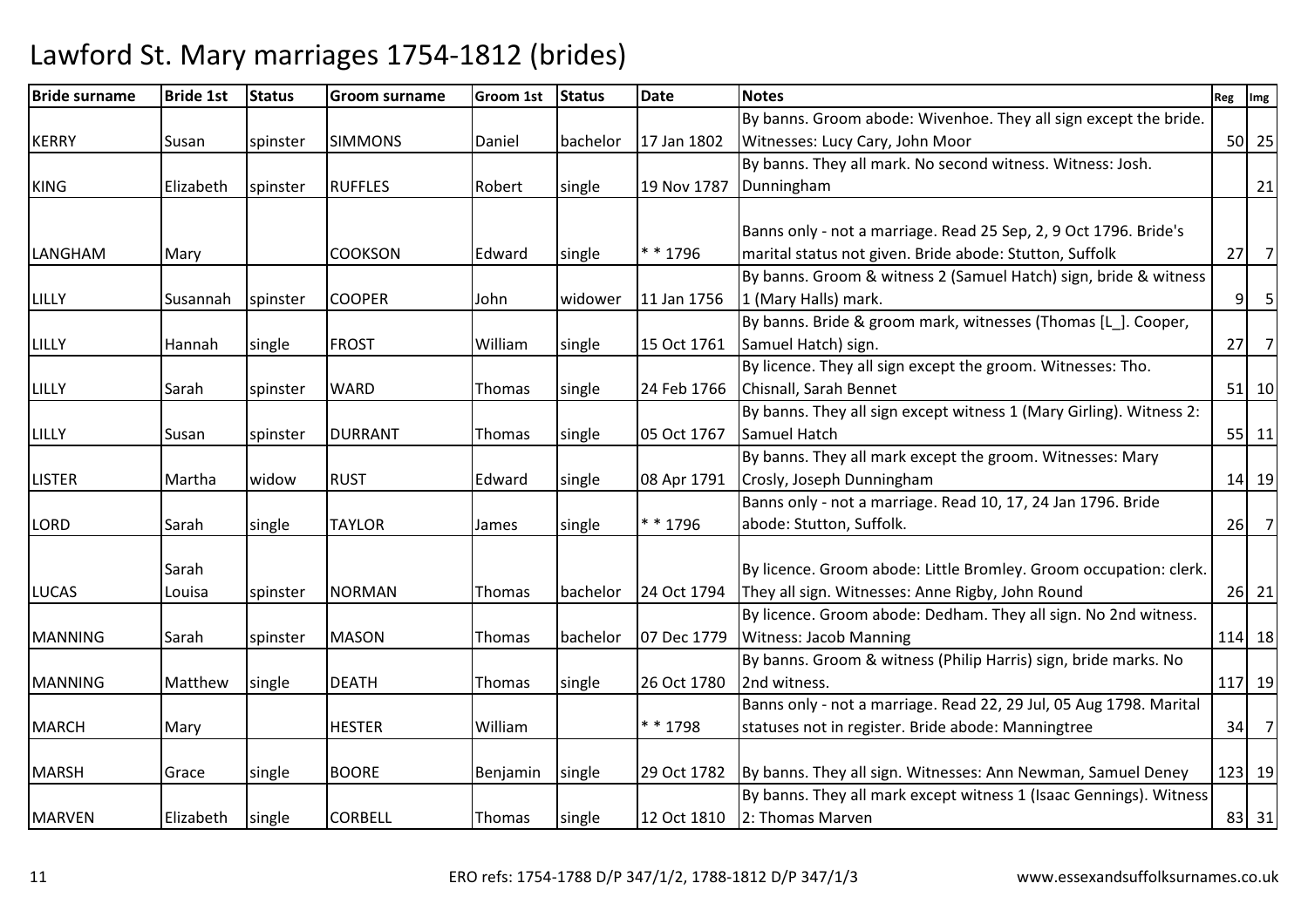| <b>Bride surname</b> | <b>Bride 1st</b> | <b>Status</b> | <b>Groom surname</b> | Groom 1st | <b>Status</b> | Date                | <b>Notes</b>                                                                | Reg | Img         |
|----------------------|------------------|---------------|----------------------|-----------|---------------|---------------------|-----------------------------------------------------------------------------|-----|-------------|
|                      |                  |               |                      |           |               |                     | By licence. Groom abode: Bradington, Surry. They all sign.                  |     |             |
| <b>MASON</b>         | Susannah         | spinster      | <b>HARRIS</b>        | Johnson   | bachelor      | 13 Nov 1796         | Witnesses: Philip & Mary Harris                                             |     | $31$ 22     |
|                      |                  |               |                      |           |               |                     | By banns. Bride abode: Dedham. Bride & groom mark, witnesses                |     |             |
| <b>MAY</b>           | Elizabeth        | single        | <b>ROOF</b>          | William   | single        | 19 Mar 1805         | (Wm. May, Isaac Jennings) sign.                                             |     | 65 28       |
|                      |                  |               |                      |           |               |                     |                                                                             |     |             |
|                      |                  |               |                      |           |               |                     | By licence. Groom abode: Linton, Cambridgeshire. They all sign.             |     |             |
| <b>MAY</b>           | Mary             | spinster      | <b>SMITH</b>         | Gilbert   | bachelor      | 25 Jun 1811         | Witnesses: John & Jane May, Chas. [R_]. Haslam, C. Smith                    |     | 87 32       |
|                      |                  |               |                      |           |               |                     | By banns. Groom abode: Mistley. They all sign except the bride.             |     |             |
| <b>MAYERS</b>        | Sarah            | spinster      | <b>TAYLOR</b>        | Thomas    | bachelor      | 05 Oct 1797         | Witnesses: James Mayes, Isaac Jennings                                      |     | $35$ 23     |
|                      |                  |               |                      |           |               |                     | By banns. Bride & groom mark, witness (Stephen Smith) signs. No             |     |             |
| <b>MEGGE</b>         | Hannah           | single        | <b>COOPER</b>        | Thomas    | single        | 29 Nov 1774         | 2nd witness.                                                                |     | 93 16       |
|                      |                  |               |                      |           |               |                     | By banns. Bride & groom mark, witness (John Girling) signs. No 2nd          |     |             |
| <b>MOOR</b>          | Mary             | widow         | <b>POOLEY</b>        | Thomas    | widower       | 09 Mar 1774         | witness.                                                                    |     | $91$ 15     |
|                      |                  |               |                      |           |               |                     | By banns. Groom & witness 1 (John Church) mark, bride & witness             |     |             |
| <b>MOORE</b>         | Anna             | spinster      | <b>DOUBLE</b>        | William   | bachelor      |                     | 06 Mar 1792 2 (Mary Chapling) sign.                                         |     | 18 20       |
|                      |                  |               |                      |           |               |                     | By banns. Bride & groom mark, witnesses (John Cousins, Hanah                |     |             |
| <b>MUDD</b>          | Mary             | single        | <b>COURTNELL</b>     | John      | single        | 17 Aug 1795         | Cosins) sign.                                                               |     | 29 22       |
|                      |                  |               |                      |           |               |                     | Banns only - not a marriage. Read 1, 8, 15 Mar 1812. Bride abode:           |     |             |
| <b>MUNSON</b>        | Sarah            | spinster      | <b>TAYLOR</b>        | Samuel    | bachelor      | $* * 1812$          | Ardleigh                                                                    |     | 81 12       |
|                      |                  |               |                      |           |               |                     |                                                                             |     |             |
| <b>NEAVERD</b>       | Rachel           | spinster      | ALDHAM               | Thomas    | bachelor      |                     | 03 Nov 1803 By banns. They all mark except witness 1 (Joseph & Mary Halls). |     | 55 26       |
|                      |                  |               |                      |           |               |                     | By banns. They all mark except witness 1 (Thos. Baines). Witness 2:         |     |             |
| <b>NEVARD</b>        | Ann              | spinster      | <b>RICHARDSON</b>    | Saul      | widower       | 23 Sep 1763         | Willm. Richardson                                                           |     | $37$ 9      |
|                      |                  |               |                      |           |               |                     | By banns. They all mark. Witnesses: Joseph Dunningham, Elizabeth            |     |             |
| <b>NEVARD</b>        | Hannah           | widow         | <b>POWL</b>          | Nathaniel | bachelor      | 04 Nov 1788         | <b>Bridges</b>                                                              |     | $3 \mid 17$ |
|                      |                  |               |                      |           |               |                     |                                                                             |     |             |
|                      |                  |               |                      |           |               |                     | By banns. Groom abode: Elmsted. Groom & witness 2 (Samuel                   |     |             |
| <b>NEVERD</b>        | Susan            | spinster      | <b>WELHAM</b>        | William   | single        | 02 Oct 1765         | Hatch) sign, bride & witness 1 (John Neverd) mark.                          |     | 49 10       |
|                      |                  |               |                      |           |               |                     | By banns. Groom abode: Manningtree. They all mark except                    |     |             |
| <b>NORMAN</b>        | Mary             | single        | <b>BROWN</b>         | James     | single        | 25 Nov 1771         | witness 1 (Stephen Smith). Witness 2: Mary Plantin                          |     | 83 14       |
|                      |                  |               |                      |           |               |                     | By banns. They all mark except the groom. Witnesses: Ann & John             |     |             |
| <b>NORMAN</b>        | Elizabeth        | single        | <b>FROST</b>         | Edward    | single        | 20 Nov 1794 Burgess |                                                                             |     | 28 22       |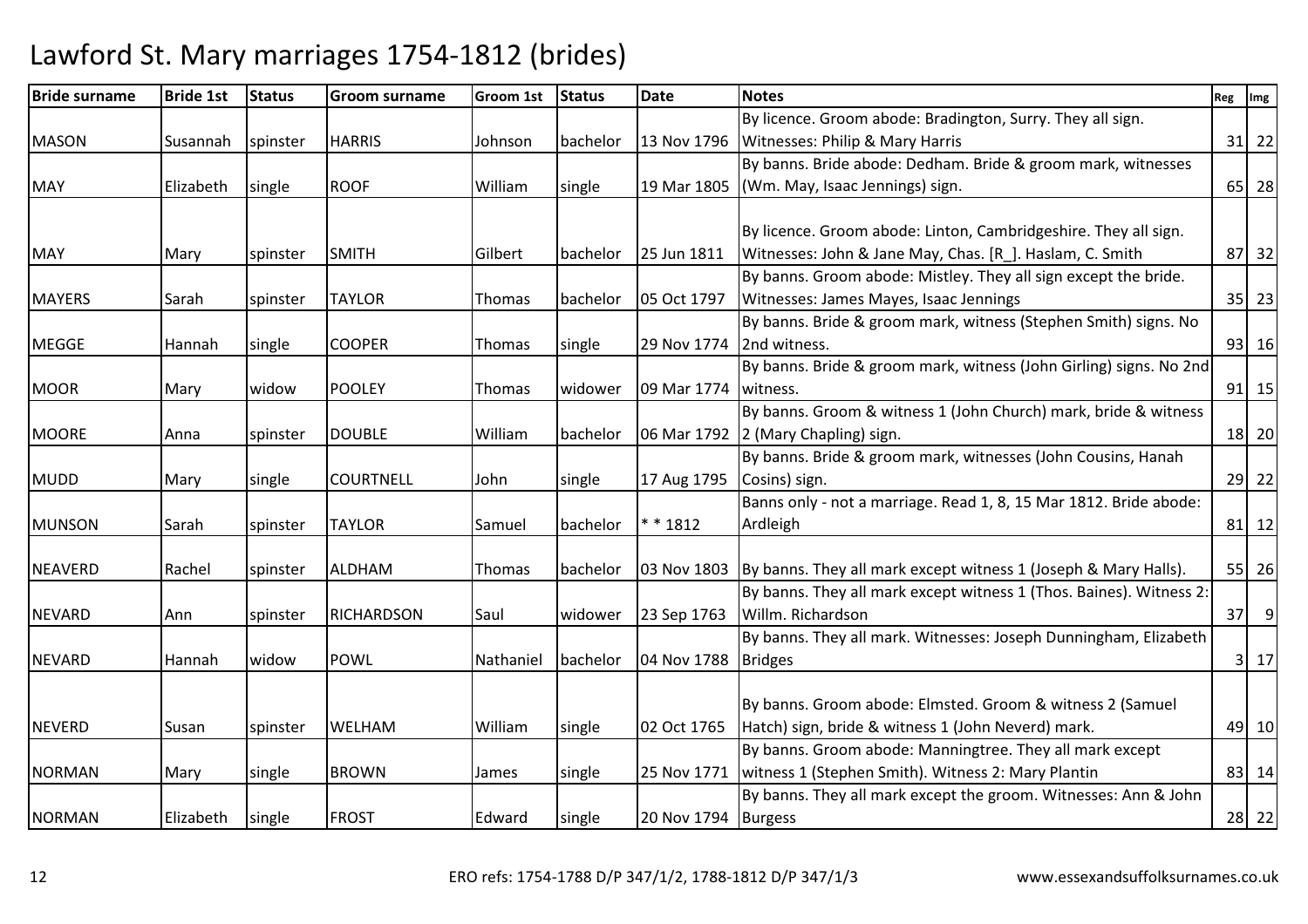| <b>Bride surname</b> | <b>Bride 1st</b> | <b>Status</b> | <b>Groom surname</b> | Groom 1st | <b>Status</b> | Date        | <b>Notes</b>                                                               | Reg | Img            |
|----------------------|------------------|---------------|----------------------|-----------|---------------|-------------|----------------------------------------------------------------------------|-----|----------------|
|                      |                  |               |                      |           |               |             | By banns. They all mark except witness 2 (Lydia Barrett). Witness          |     |                |
| <b>ORFORD</b>        | Ann              | widow         | <b>RICHARDSON</b>    | Solomon   | single        | 04 Sep 1761 | 1: Thomas Good                                                             | 25  | $\overline{7}$ |
|                      |                  |               |                      |           |               |             | By banns. Groom & witness 1 (John Bull) sign, bride marks. No 2nd          |     |                |
| <b>ORFORD</b>        | Ann              |               | <b>HUNT</b>          | Thomas    |               | 15 Jan 1775 | witness. Marital statuses not in register.                                 |     | 94 16          |
|                      |                  |               |                      |           |               |             | By licence. Groom abode: Layer-de-la-Haye. Bride & groom mark,             |     |                |
|                      |                  |               |                      |           |               |             | witnesses (John Bunks, Gabriel Bones) sign. Marital statuses not in        |     |                |
| <b>OSMAN</b>         | Amey             |               | <b>PAYNE</b>         | William   |               | 11 Dec 1771 | register.                                                                  |     | 84 14          |
|                      |                  |               |                      |           |               |             | By banns. They all sign except the groom, whose marital status             |     |                |
|                      |                  |               |                      |           |               |             | isn't in the register (but can be found in the banns register).            |     |                |
| <b>PADDLE</b>        | Elizabeth        | spinster      | <b>WHITE</b>         | William   | single        | 30 Dec 1801 | Witnesses: Ann Dyer, James Jasper                                          |     | 49 25          |
|                      |                  |               |                      |           |               |             |                                                                            |     |                |
| <b>PAGE</b>          | Hannah           | single        | <b>BROWN</b>         | Thomas    | single        | 18 Jan 1805 | By licence. They all sign. Witnesses: Mary Ann Sands, Joseph Page          |     | 64 28          |
|                      |                  |               |                      |           |               |             |                                                                            |     |                |
|                      |                  |               |                      |           |               |             | By banns. Groom abode: Manningtree. Groom & witness 2                      |     |                |
| <b>PANNIFER</b>      | Mary             | single        | <b>AUSTON</b>        | Joseph    | single        | 23 Jun 1765 | (Samuel Hatch) sign, bride & witness 1 (Henry Brady) mark.                 |     | 48 10          |
|                      |                  |               |                      |           |               |             | By banns. Bride & groom mark, witness (Robert Gordon) signs. No            |     |                |
| <b>PANNIFER</b>      | Hannah           | single        | <b>VICE</b>          | James     | single        | 10 Jul 1778 | 2nd witness.                                                               |     | 107 17         |
|                      |                  |               |                      |           |               |             | Banns only - not a marriage. Read 11, 18, 25 Sep 1803. Bride               |     |                |
| <b>PAYMOOR</b>       | Mary             | single        | <b>MARVEN</b>        | Edward    | single        | ** 1803     | abode: Little Bromley                                                      |     | $52$ 9         |
|                      |                  |               |                      |           |               |             | By banns. They all sign except the bride. Witnesses: Elizabeth &           |     |                |
| <b>PAYN</b>          | Judea            | single        | <b>BRIDGES</b>       | John      | single        | 29 Jul 1778 | John Bridges                                                               |     | 108 17         |
|                      |                  |               |                      |           |               |             |                                                                            |     |                |
| PEREMONT             | Margaret         | single        | <b>COBBALD</b>       | Thomas    | single        | 26 Oct 1779 | By banns. They all mark. No 2nd witness. Witness: Thomas Coker             |     | 113 18         |
|                      |                  |               |                      |           |               |             | By banns. They all mark except witness 1 (Thos. Crisp). Witness 2:         |     |                |
| <b>POLLY</b>         | Mary             | single        | <b>REASON</b>        | William   | bachelor      | 20 Apr 1790 | Sarah Mayer                                                                |     | 8 18           |
| <b>PORTER</b>        | Susan            | spinster      | <b>COATWELL</b>      | John      | single        | 06 Dec 1763 | By banns. They all sign. Witnesses: Cath. & Mary Gree                      | 40  | $^{\circ}$ 9   |
|                      |                  |               |                      |           |               |             | By banns. They all sign except the bride. Witnesses: George                |     |                |
| <b>PORTER</b>        | Hannah           | single        | <b>PAYNE</b>         | John      | single        | 12 Oct 1769 | Chandler, Mary Rudkin                                                      |     | 67 12          |
|                      |                  |               |                      |           |               |             |                                                                            |     |                |
|                      |                  |               |                      |           |               |             | By banns. Groom abode: Mistley. Bride & groom mark, witnesses              |     |                |
| <b>POWELL</b>        | Mary             | spinster      | <b>MARVEN</b>        | William   | bachelor      |             | 09 May 1810   sign. Witnesses: Isaac Gennings, Mary Powell, Thomas Corbell |     | 81 30          |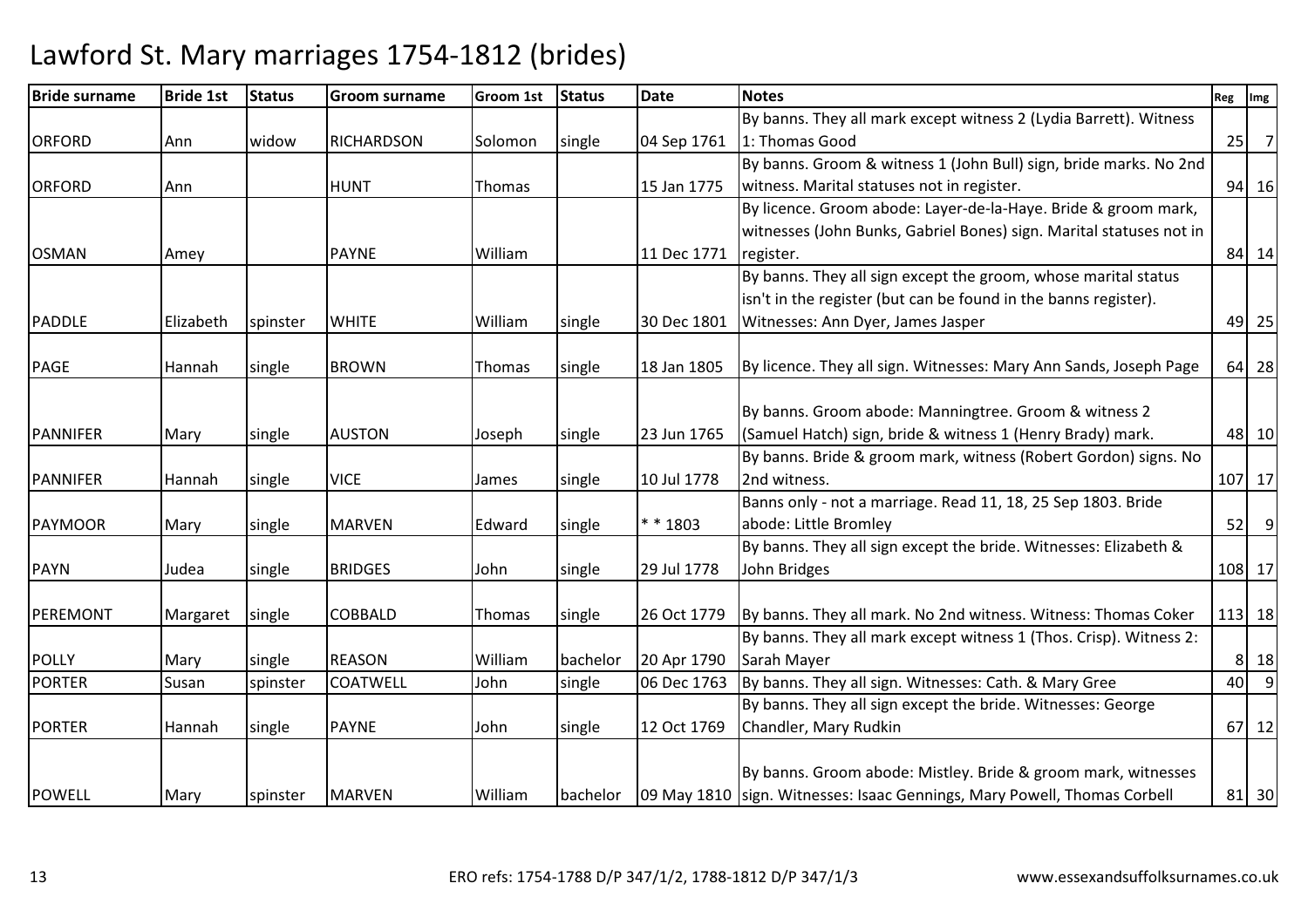| <b>Bride surname</b> | <b>Bride 1st</b> | <b>Status</b> | <b>Groom surname</b> | Groom 1st       | <b>Status</b> | <b>Date</b> | <b>Notes</b>                                                        | Reg Img |         |
|----------------------|------------------|---------------|----------------------|-----------------|---------------|-------------|---------------------------------------------------------------------|---------|---------|
|                      |                  |               |                      |                 |               |             | By banns. They all sign. Witnesses: John Whitmore, Jonathan         |         |         |
| <b>POWLING</b>       | Mary             | single        | <b>BURGESS</b>       | James           | single        | 02 Apr 1782 | Carter                                                              |         | 122 19  |
|                      |                  |               |                      |                 |               |             | By licence. Groom abode: St. Botolph, Colchester. They all sign.    |         |         |
|                      |                  |               |                      |                 |               |             | Bride's marital status not in register. Witnesses: Mary Batley,     |         |         |
| PRIGG                | Sophia           |               | <b>MATTHEWMAN</b>    | <b>Benjamin</b> | bachelor      | 05 Jan 1801 | Stephen Matthewman jnr                                              |         | 45 24   |
|                      |                  |               |                      |                 |               |             | By licence. Groom abode: St. Peter, Colchester. They all sign.      |         |         |
| <b>PRIGG</b>         | Martha           | spinster      | <b>SILVESTER</b>     | Francis         | widower       | 03 May 1809 | Witnesses: Robert Prigg, Elizabeth S_[d_]ling, Isaac Jennings       |         | 77 30   |
|                      |                  |               |                      |                 |               |             | By licence. They all sign except the bride. Witnesses: Edwd. Ginn,  |         |         |
| <b>PRIOR</b>         | Mary             | single        | <b>PUNG</b>          | George          | single        | 28 Jan 1806 | <b>Maria Prior</b>                                                  |         | 69 28   |
|                      |                  |               |                      |                 |               |             | Banns only - not a marriage. Read 3, 10, 17 Nov 1805. Bride abode:  |         |         |
| <b>PRIOR</b>         | Elizabeth        | single        | <b>MORVEN</b>        | John            | single        | $* * 1805$  | <b>Bradfield</b>                                                    |         | 64 10   |
|                      |                  |               |                      |                 |               |             | By banns. They all mark except the groom. Witnesses: John Long,     |         |         |
| <b>PRYKE</b>         | Eleanor          | spinster      | <b>SCOTT</b>         | John            | widower       | 09 Oct 1810 | <b>Mary James</b>                                                   |         | 82 31   |
|                      |                  |               |                      |                 |               |             | By banns. They all sign except the groom. Witnesses: William        |         |         |
| <b>PUNT</b>          | Sarah            | spinster      | <b>BAKER</b>         | Samuel          | bachelor      |             | 05 May 1797 Kiddell, Lucy Punt                                      |         | 33 22   |
|                      |                  |               |                      |                 |               |             |                                                                     |         |         |
| <b>PUNT</b>          | Lucy             | spinster      | <b>LISTER</b>        | William         | bachelor      | 12 Jul 1799 | By banns. They all sign. Witnesses: Sarah Baker, Mary Holson?       |         | 40 24   |
|                      |                  |               |                      |                 |               |             | By licence. Groom abode: St. Osyth. They all sign except the bride. |         |         |
| <b>RATLEY</b>        | Elizabeth        | spinster      | <b>COE</b>           | Samuel          | bachelor      | 02 Feb 1786 | Witnesses: Ambrose Caret, Samuel Ratley                             |         | 21      |
|                      |                  |               |                      |                 |               |             | By licence. Groom abode: Stratford St. Mary, Suffolk. Bride &       |         |         |
| <b>RAYNER</b>        | Mary             | spinster      | <b>COOPER</b>        | William         | widower       | 29 Nov 1806 | groom mark, witnesses (John Bridges, John Sands) sign.              |         | 72 29   |
|                      |                  |               |                      |                 |               |             | By banns. Groom abode: Dedham. Groom signs, bride marks. No         |         |         |
| <b>RICHARDSON</b>    | Mary             | single        | <b>FINCH</b>         | Edward          | single        | 09 Oct 1775 | witnesses.                                                          |         | 96 16   |
|                      |                  |               |                      |                 |               |             | By banns. Groom & witness 1 (Samuel Hatch) sign, bride & witness    |         |         |
| RIDDLESDALE          | Mary             | widow         | <b>MARTEN</b>        | John            | single        | 10 Jul 1757 | 2 (Sarah Hatch) mark.                                               |         | $14$ 6  |
|                      |                  |               |                      |                 |               |             | By banns. They all sign. Witnesses: John Riddlesdale junior and     |         |         |
| RIDDLESDALE          | Sarah            | spinster      | <b>DAY</b>           | Daniel          | single        | 01 Jun 1790 | senior, Joseph Day                                                  |         | $10$ 19 |
|                      |                  |               |                      |                 |               |             |                                                                     |         |         |
| RIDDLESDALE          | Mary             | single        | <b>CHILES</b>        | Daniel          | single        | 03 Nov 1805 | By licence. They all sign. Witnesses: Harriot & William Riddlesdale |         | 68 28   |
|                      |                  |               |                      |                 |               |             | By banns. Groom abode: East Bergholt. Bride & groom mark,           |         |         |
| RIDDLESDEL           | Mary             | single        | <b>HAZELTON</b>      | Thomas          | single        |             | 05 Feb 1759   witnesses (John Marten, Katherine Williams) sign.     |         | $18$ 6  |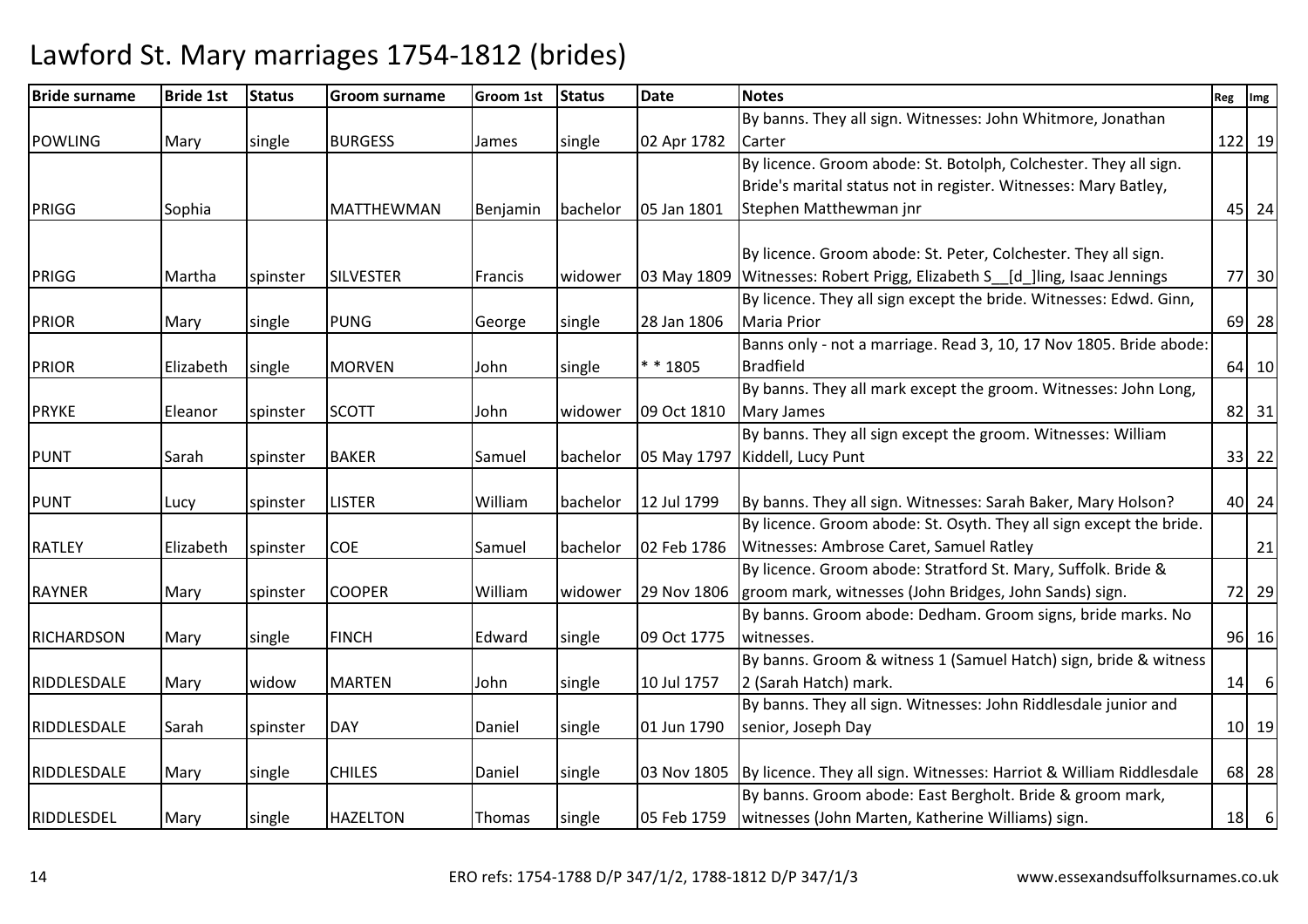Lawford St. Mary marriages 1754-1812 (brides)

| <b>Bride surname</b> | <b>Bride 1st</b> | <b>Status</b> | <b>Groom surname</b> | <b>Groom 1st</b> | <b>Status</b> | <b>Date</b> | <b>Notes</b>                                                       | Reg            | Img               |
|----------------------|------------------|---------------|----------------------|------------------|---------------|-------------|--------------------------------------------------------------------|----------------|-------------------|
|                      |                  |               |                      |                  |               |             |                                                                    |                |                   |
|                      |                  |               |                      |                  |               |             | By banns. They all sign except the bride. Bride's surname spelt    |                |                   |
| <b>ROFE</b>          | Elizabeth        | spinster      | <b>COCKRELL</b>      | John             | bachelor      | 15 Nov 1792 | "Ralph" in banns register. Witnesses: John Sands, Rachel Lister    |                | $20$ 20           |
|                      |                  |               |                      |                  |               |             | By banns. They all mark except witness 2 (Samuel Hatch). Witness   |                |                   |
| <b>ROLF</b>          | Mary             | spinster      | <b>DOUBLE</b>        | Joseph           | single        | 16 Oct 1755 | 1: Samuel Berry                                                    | 8 <sup>1</sup> | $5\overline{5}$   |
|                      |                  |               |                      |                  |               |             | By banns. Bride & groom mark, witnesses (Francis Glandfield,       |                |                   |
| <b>ROOF</b>          | Hannah           | single        | <b>SEBBORN</b>       | John             | single        | 12 Oct 1781 | Mary Fleet?) sign.                                                 |                | 120 19            |
|                      |                  |               |                      |                  |               |             | By banns. They all mark. Marital statuses not in register.         |                |                   |
| <b>ROOF</b>          | Sarah            |               | <b>TAYLOR</b>        | Simon            |               | 01 Oct 1784 | Witnesses: James Lord, Eliz. Sawyer                                |                | 20                |
|                      |                  |               |                      |                  |               |             | By banns. They all mark except witness 1 (Samuel Hatch). Witness   |                |                   |
| <b>ROUSE</b>         | Sarah            | spinster      | <b>FALLOWS</b>       | Robert           | single        | 30 Jul 1755 | 2: Elizabeth Pixen                                                 | 5              | 5                 |
|                      |                  |               |                      |                  |               |             |                                                                    |                |                   |
|                      |                  |               |                      |                  |               |             | By banns. Groom & witness 1 (Ed_Fish) sign, bride & witness 2      |                |                   |
| <b>RUFFELS</b>       | Susan            |               | <b>CHISSELL</b>      | William          |               | 29 Sep 1785 | (Wm? Cooper) mark. Marital statuses not in register.               |                | 20                |
|                      |                  |               |                      |                  |               |             | By banns. They all mark except witness 2 (Sam. Hatch). Witness 1:  |                |                   |
| <b>RUFFLES</b>       | Susanna          | spinster      | <b>SCOTT</b>         | John             | single        | 14 Jan 1759 | Willm. Barber                                                      | 17             | 6                 |
|                      |                  |               |                      |                  |               |             | By banns. Bride & groom mark, witnesses (John Sands, James         |                |                   |
| <b>RUFFLES</b>       | Peggy            | single        | <b>COOPER</b>        | William          | single        | 03 Jan 1788 | Potter) sign.                                                      |                | 22                |
|                      |                  |               |                      |                  |               |             | By banns. They all sign except the bride. Witnesses: Willm.        |                |                   |
| <b>RUNACRES</b>      | Sarah            | single        | <b>ROPER</b>         | John             | single        | 17 Dec 1804 | Runacres, Isaac Jennings                                           |                | 63 27             |
|                      |                  |               |                      |                  |               |             | No date or other details, only signatures. Very faint and hard to  |                |                   |
| RUSSELL?             | Eliz.            |               | $[T_$ *              | James            |               | ** 1769     | read. Witnesses: John Aing?, Willm. Pott?                          |                | 68 12             |
|                      |                  |               |                      |                  |               |             | By banns. They all mark except witness 2 (Eliz. Boundell). Witness |                |                   |
| <b>SANCROFT</b>      | Mary             | spinster      | <b>PLAMPIN</b>       | John             | bachelor      | 27 Oct 1772 | 1: Daniel Good                                                     |                | 88 15             |
|                      |                  |               |                      |                  |               |             | By licence. Groom abode: Great Oakley. They all mark except        |                |                   |
| SAWYER               | Mary             | spinster      | <b>ROWLING</b>       | William          | bachelor      | 04 Feb 1779 | witness 2 (John Frost). Witness 1: Joseph Clark                    |                | 110 18            |
|                      |                  |               |                      |                  |               |             | By banns. Bride & groom mark, witnesses (Harriett Fletcher, Willm. |                |                   |
| SAWYER               | Elizabeth        | spinster      | <b>SMITH</b>         | Charles          | bachelor      | 25 Feb 1788 | Sawyer) sign.                                                      |                | $1 \overline{17}$ |
|                      |                  |               |                      |                  |               |             |                                                                    |                |                   |
|                      |                  |               |                      |                  |               |             | By banns. Groom abode: Dedham. Groom occupation: Weaver.           |                |                   |
|                      |                  |               |                      |                  |               |             | They all mark except witness 2 (Mary Ruffels). Groom's marital     |                |                   |
| <b>SCOTT</b>         | Elizabeth        | spinster      | <b>KEY</b>           | James            |               |             | 13 Apr 1784   status not in register. Witness 1: Willm. Chissell   |                | 127 20            |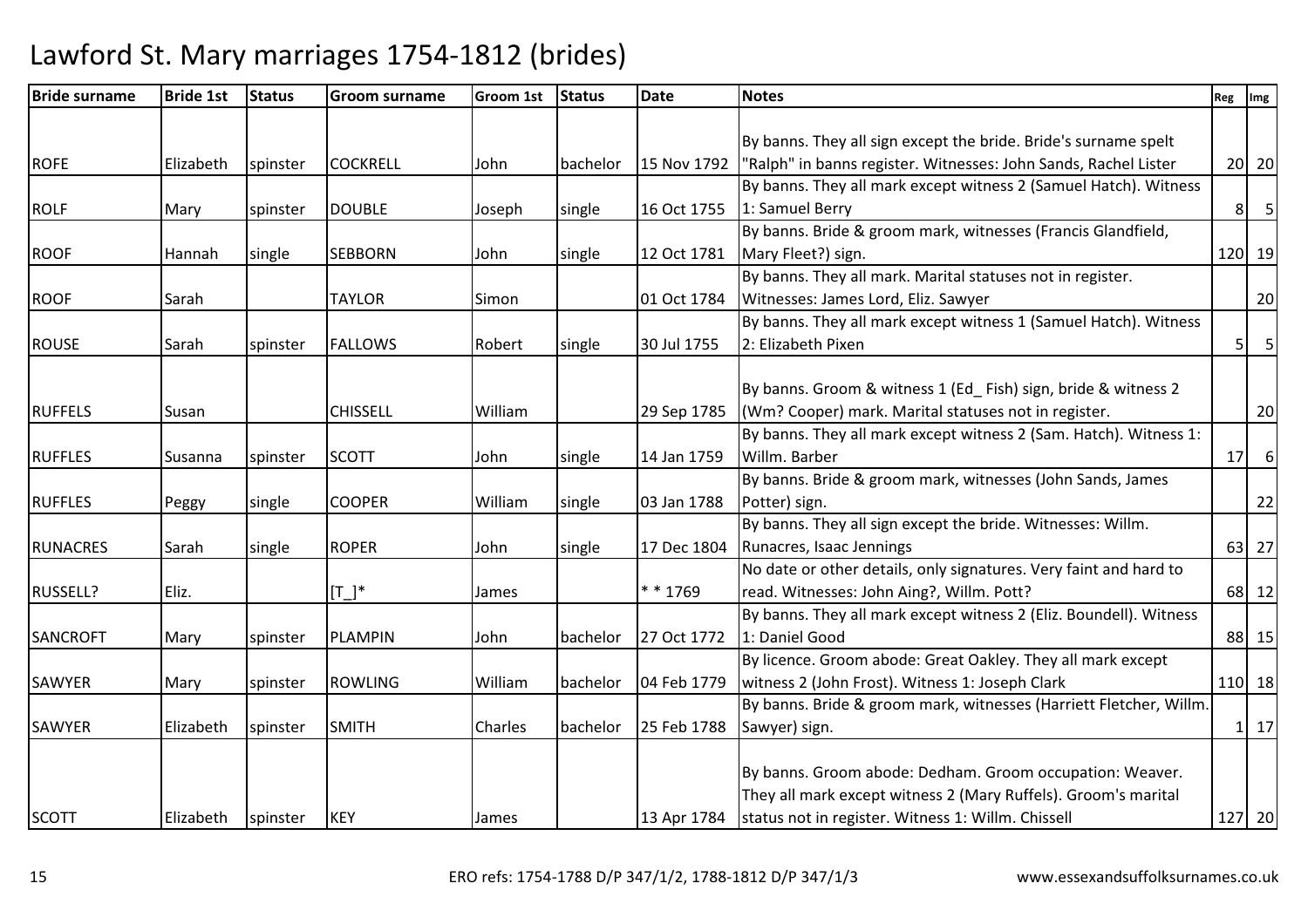| <b>Bride surname</b> | <b>Bride 1st</b> | <b>Status</b> | <b>Groom surname</b> | Groom 1st | <b>Status</b> | <b>Date</b> | <b>Notes</b>                                                         | Reg | Img              |
|----------------------|------------------|---------------|----------------------|-----------|---------------|-------------|----------------------------------------------------------------------|-----|------------------|
|                      |                  |               |                      |           |               |             | By banns. They all mark except witness 1 (Samuel Hatch). Witness     |     |                  |
| <b>SHED</b>          | Esther           | single        | <b>HOUTON</b>        | John      | single        | 30 Sep 1761 | 2: Thomas Hazelton                                                   |     | $26$ 7           |
|                      |                  |               |                      |           |               |             | By banns. Groom & witness 1 (Ambrose Carey) sign, bride &            |     |                  |
| <b>SMITH</b>         | Sarah            | single        | <b>FROSTICK</b>      | Isaac     | single        | 24 Oct 1780 | witness 2 (Anne Courtnell) mark.                                     |     | 116 18           |
|                      |                  |               |                      |           |               |             | By banns. Groom & witness 2 (Isaac Jennings) sign, bride & witness   |     |                  |
| <b>SMITH</b>         | Eleanor          | spinster      | <b>DEATH</b>         | William   | bachelor      | 11 Oct 1798 | 1 (Ann Buttell) mark.                                                |     | 38 23            |
|                      |                  |               |                      |           |               |             | Banns only - not a marriage. Read 27 Sep, 4, 11 Oct 1795. Bride      |     |                  |
| SOAMES?              | Sarah            | widow         | <b>GRAY</b>          | Mark      | single        | * * 1795    | abode: Manningtree                                                   |     | $25$ 6           |
|                      |                  |               |                      |           |               |             | Banns only - not a marriage. Read 9, 16, 23 Sep 1795. Bride abode:   |     |                  |
| <b>SOUTHGATE</b>     | Judith           | single        | RIDDLESDALE          | John      | single        | $* * 1795$  | Little Bromley                                                       | 24  | $6 \overline{6}$ |
|                      |                  |               |                      |           |               |             | By banns. Groom abode: Wix. They all sign except the bride.          |     |                  |
| <b>STEBBIN</b>       | Mary             | spinster      | <b>WADE</b>          | John      | single        | 30 Mar 1766 | Witnesses: Willm. Moore, Samuel Hatch                                |     | 52 10            |
|                      |                  |               |                      |           |               |             |                                                                      |     |                  |
|                      |                  |               |                      |           |               |             | By banns. Groom abode: Great Bromley. They all mark. Marital         |     |                  |
| <b>STEBBING</b>      | Mary             |               | <b>COOK</b>          | Thomas    |               | 02 Oct 1786 | statuses not in register. Witnesses: Richard & Sarah Stebbing        |     | 21               |
|                      |                  |               |                      |           |               |             | By banns. Groom abode: Dovercourt. They all mark except witness      |     |                  |
| <b>STEBBING</b>      | Elizabeth        | single        | <b>COBB</b>          | William   | single        | 07 Sep 1807 | 2 (Isaac Jennings). Witness 1: George Chandler                       |     | 73 29            |
|                      |                  |               |                      |           |               |             | By banns. They all mark except the groom. Witnesses: Joseph &        |     |                  |
| <b>STUDD</b>         | Mary             | single        | <b>GARDINER</b>      | Danie     | single        | 08 Sep 1770 | Sarah Dunningham                                                     |     | 70 13            |
|                      |                  |               |                      |           |               |             | Banns only - not a marriage. Read 03, 10, 17 Jul 1803. Groom         |     |                  |
| <b>SUMMERS</b>       | Sarah            | single        | <b>ALLEN</b>         | Francis   | single        | ** 1803     | abode: St. Peter, Sudbury                                            |     | $50$ 9           |
|                      |                  |               |                      |           |               |             |                                                                      |     |                  |
|                      |                  |               |                      |           |               |             | By licence. Groom abode: Whersted, Suffolk. Bride is a minor. They   |     |                  |
| <b>TAYLOR</b>        | Rachel           | single        | <b>BRICKLES</b>      | Francis   | bachelor      | 18 Oct 1795 | all sign except the bride. Witnesses: Benjamin & Grace Boore         |     | 30 22            |
|                      |                  |               |                      |           |               |             | By banns. They all sign except the bride. Witnesses: William Daniel, |     |                  |
| <b>TAYLOR</b>        | Mary             | spinster      | <b>SOAMES</b>        | William   | bachelor      | 17 Nov 1812 | <b>Mary Russell</b>                                                  |     | $90$ 32          |
|                      |                  |               |                      |           |               |             | By banns. Bride & groom mark, witnesses (Samuel Hatch, Ann           |     |                  |
| <b>TERRY</b>         | Martha           | single        | <b>WILDEN</b>        | James     | bachelor      | 20 Dec 1762 | Wade) sign.                                                          | 34  | 8                |
|                      |                  |               |                      |           |               |             | By licence. Groom abode: Ardleigh. They all sign. Marital statuses   |     |                  |
|                      |                  |               |                      |           |               |             | not in register. Bride's surname spelt "Thompson" but she signs      |     |                  |
|                      |                  |               |                      |           |               |             | "Tompson". Witnesses: Mary Jakes, Polly Tompson, William             |     |                  |
| <b>THOMPSON</b>      | Sarah            | spinster      | <b>JAKES</b>         | George    |               |             | 25 Sep 1788   Dunningham, Peter Salter                               |     | $2$   17         |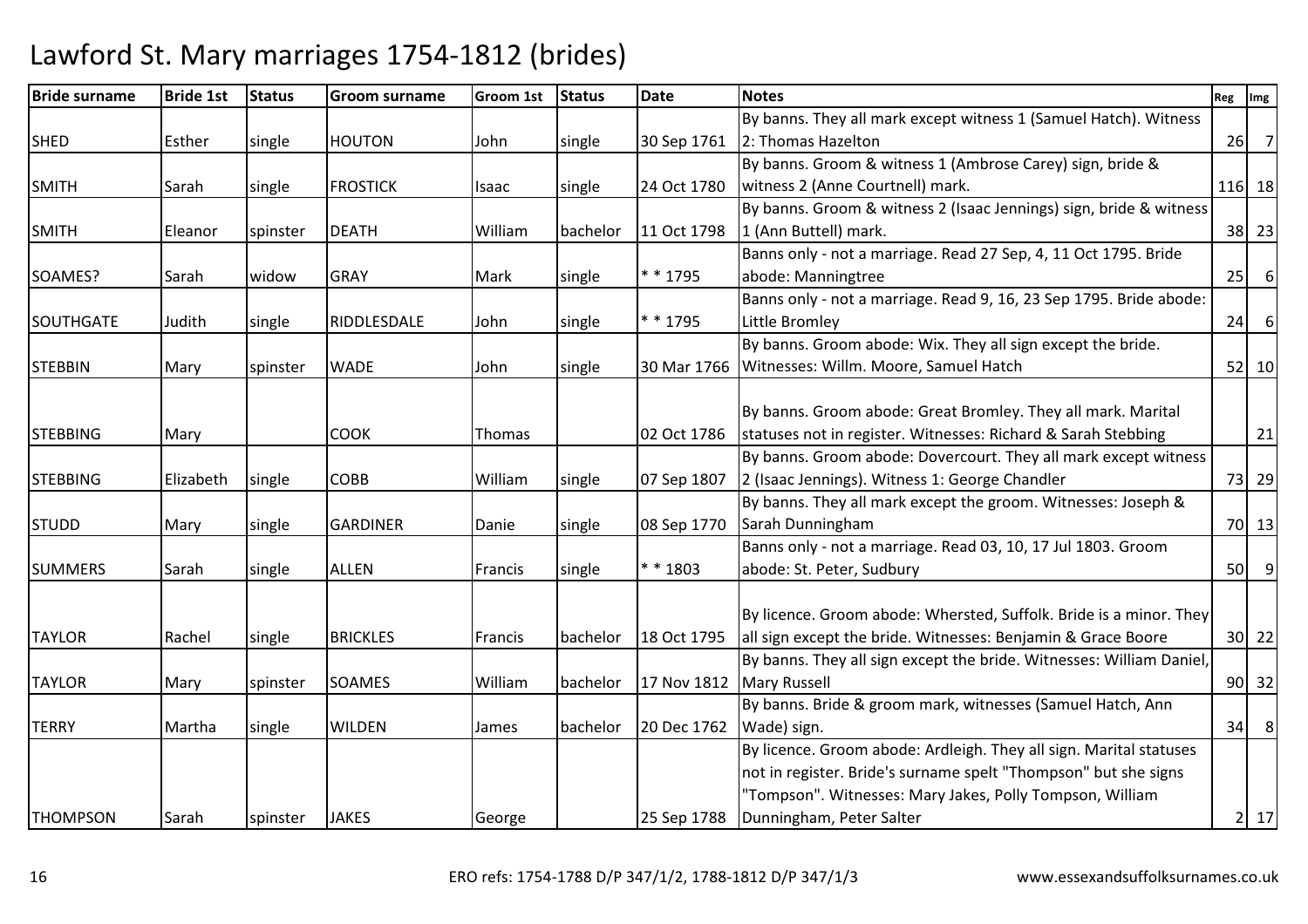| <b>Bride surname</b> | <b>Bride 1st</b> | <b>Status</b> | <b>Groom surname</b> | <b>Groom 1st</b> | Status   | <b>Date</b> | <b>Notes</b>                                                       | Reg | Img                 |
|----------------------|------------------|---------------|----------------------|------------------|----------|-------------|--------------------------------------------------------------------|-----|---------------------|
|                      |                  |               |                      |                  |          |             | By banns. Groom abode Ardleigh. They all mark. Marital statuses    |     |                     |
|                      |                  |               |                      |                  |          |             | not in register. Witnesses: Bridgit Abbott, Wm. Turner, Joseph     |     |                     |
| <b>TURNER</b>        | Hannah           |               | <b>CLEMENTS</b>      | George           |          | 08 Aug 1790 | Dunningham                                                         |     | $11$ 19             |
|                      |                  |               |                      |                  |          |             | Banns only - not a marriage. Read: 4, 11, 18 Nov 1770. Bride       |     |                     |
| <b>VINCE</b>         | Elizabeth        | single        | SOFES?               | John             | widower  | * * 1770    | abode: Stratford                                                   |     | 73 13               |
|                      |                  |               |                      |                  |          |             | Banns only - not a marriage. Read 1, 8, 15 Feb 1789. Bride abode:  |     |                     |
| <b>VINCE</b>         | Elizabeth        | spinster      | <b>PAGE</b>          | James            | single   | * * 1789    | Manningtree                                                        |     | $\overline{4}$<br>5 |
|                      |                  |               |                      |                  |          |             | By banns. They all sign except the bride. Witnesses: Tho. Lewes,   |     |                     |
| <b>WADE</b>          | Mary             | spinster      | <b>LEWES</b>         | Edward           | single   | 01 Nov 1759 | Ann Wade                                                           | 21  | $\overline{7}$      |
|                      |                  |               |                      |                  |          |             | By licence. They all sign. Witnesses: John Manning, Deborah        |     |                     |
| <b>WARD</b>          | Mary             | spinster      | <b>CHILES</b>        | William          | widower  | 07 Jan 1794 | Goldacre                                                           |     | 24 21               |
|                      |                  |               |                      |                  |          |             | By licence. Groom abode: Ardleigh. They all sign except the bride, |     |                     |
|                      |                  |               |                      |                  |          |             | whose marital status is not in the register. Witnesses: Richd.     |     |                     |
| <b>WENT</b>          | Hannah           |               | <b>JOWERS</b>        | Francis          | bachelor | 13 Feb 1801 | Riddlesdale, John Bridges                                          |     | 47 25               |
|                      |                  |               |                      |                  |          |             | By licence. Bride & groom mark, witnesses (Thos. Barnes, Robert    |     |                     |
| <b>WHITE</b>         | Susan            | spinster      | <b>COOPER</b>        | William          | bachelor | 18 Aug 1772 | Johnson) sign.                                                     |     | 87 15               |
|                      |                  |               |                      |                  |          |             | By banns. Bride & groom mark, witnesses (Samuel Scott, John        |     |                     |
| <b>WHITTLE</b>       | Sarah            | spinster      | <b>HOWGEGO</b>       | Thomas           | bachelor | 05 Jul 1763 | Riddelsdell) sign.                                                 | 36  | 8 <sup>8</sup>      |
|                      |                  |               |                      |                  |          |             | By banns. They all mark except witness 2 (Samuel Hatch). Witness   |     |                     |
| <b>WHYATT</b>        | Elizabeth        | spinster      | <b>GIRLING</b>       | James            | single   | 11 Feb 1755 | 1: Thomas Girling                                                  |     | $\overline{4}$<br>3 |
|                      |                  |               |                      |                  |          |             | By banns. Groom & witness 1 (John Webster) mark, bride &           |     |                     |
| <b>WILKERSON</b>     | Sarah            | widow         | <b>RICHARDSON</b>    | James            | widower  | 26 Dec 1803 | witness 2 (Isaac Jennings) sign.                                   |     | 57 26               |
|                      |                  |               |                      |                  |          |             | By banns. Bride & groom mark, witnesses sign. Witnesses: Edwd. &   |     |                     |
| <b>WINNEY</b>        | Elizabeth        | spinster      | <b>RUSSELL</b>       | Stephen          | bachelor | 03 Jan 1812 | Eliz. Russell, Isaac Gennings                                      |     | 88 32               |
|                      |                  |               |                      |                  |          |             | By banns. Bride & groom mark, witnesses (Samuel Hatch, Ann         |     |                     |
| <b>WOODS</b>         | Martha           | widow         | <b>JORDON</b>        | Thomas           | widower  | 27 Apr 1762 | Wade) sign.                                                        |     | $30$ 8              |
|                      |                  |               |                      |                  |          |             | By banns. They all mark except witness 2 (Isaac Jennings). Marital |     |                     |
|                      |                  |               |                      |                  |          |             | statuses not in marriage register but can be found in banns        |     |                     |
| <b>WOODS</b>         | Mary             | single        | <b>HARDWICK</b>      | Jeremiah         | single   | 21 Oct 1800 | register. Witness 1: William Hardwick                              |     | 44 24               |
|                      |                  |               |                      |                  |          |             | By banns. They all mark except witness 2 (Isaac Jennings). Witness |     |                     |
| <b>WRIGHT</b>        | Martha           | single        | <b>GOOD</b>          | Thomas           | single   |             | 09 May 1806 1: Thomas Corbel                                       |     | 70 29               |